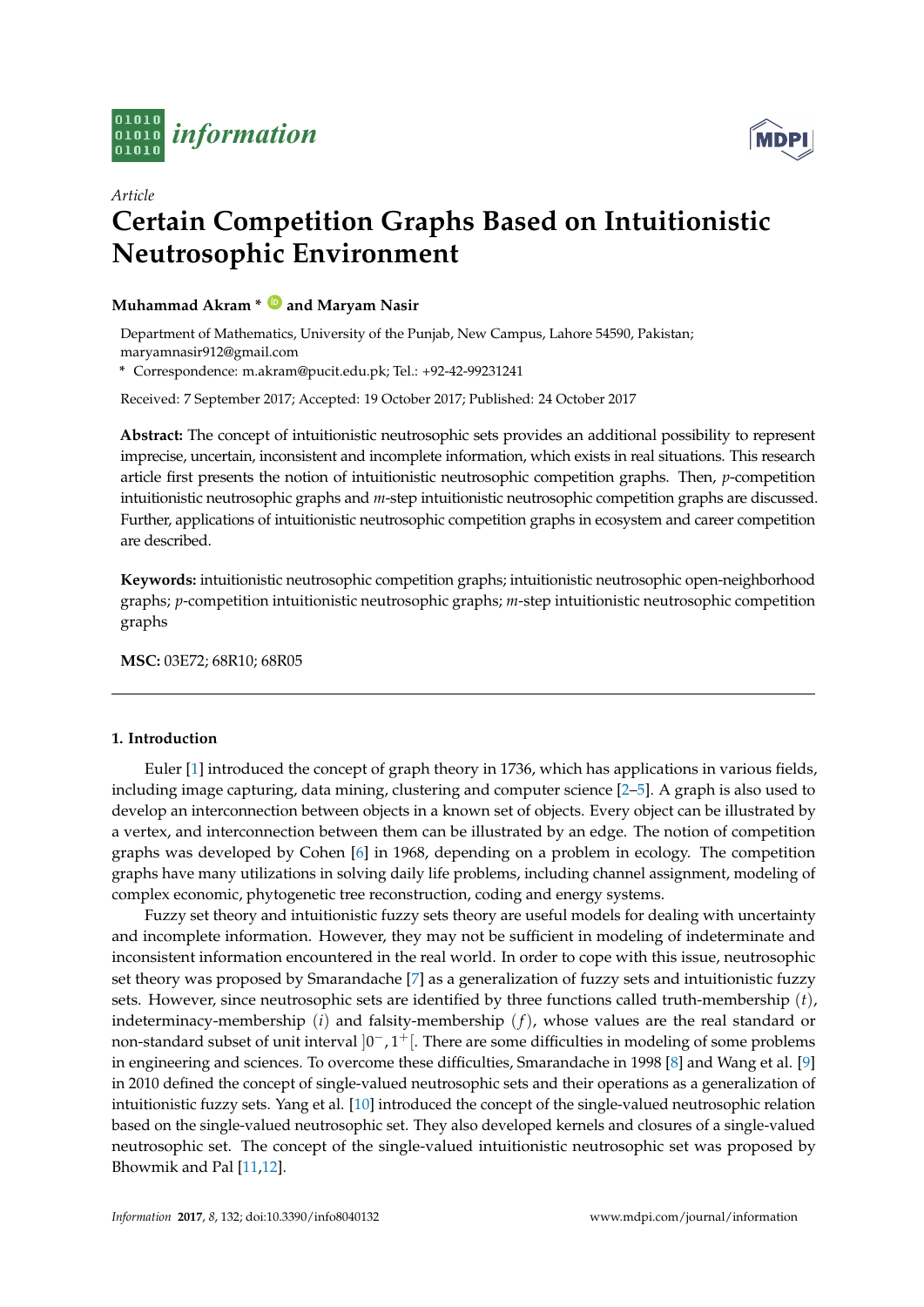The valuable contribution of fuzzy graph and generalized structures has been studied by several researchers [\[13–](#page-24-8)[22\]](#page-24-9). Smarandache [\[23\]](#page-24-10) proposed the notion of the neutrosophic graph and separated them into four main categories. Wu [\[24\]](#page-24-11) discussed fuzzy digraphs. Fuzzy *m*-competition and *p*-competition graphs were introduced by Samanta and Pal [\[25\]](#page-24-12). Samanta et al. [\[26\]](#page-24-13) introduced *m*-step fuzzy competition graphs. Dhavaseelan et al. [\[27\]](#page-24-14) defined strong neutrosophic graphs. Akram and Shahzadi [\[28\]](#page-24-15) introduced the notion of a single-valued neutrosophic graph and studied some of its operations. They also discussed the properties of single-valued neutrosophic graphs by level graphs. Akram and Shahzadi [\[29\]](#page-24-16) introduced the concept of neutrosophic soft graphs with applications. Broumi et al. [\[30\]](#page-24-17) proposed single-valued neutrosophic graphs and discussed some properties. Ye [\[31](#page-24-18)[–33\]](#page-25-0) has presented several novel concepts of neutrosophic sets with applications. In this paper, we first introduce the concept of intuitionistic neutrosophic competition graphs. We then discuss *m*-step intuitionistic neutrosophic competition graphs. Further, we describe applications of intuitionistic neutrosophic competition graphs in ecosystem and career competition. Finally, we present our developed methods by algorithms.

Our paper is divided into the following sections: In Section [2,](#page-1-0) we introduce certain competition graphs using the intuitionistic neutrosophic environment. In Section [3,](#page-18-0) we present applications of intuitionistic neutrosophic competition graphs in ecosystem and career competition. Finally, Section [4](#page-23-2) provides conclusions and future research directions.

# <span id="page-1-0"></span>**2. Intuitionistic Neutrosophic Competition Graphs**

We have used standard definitions and terminologies in this paper. For other notations, terminologies and applications not mentioned in the paper, the readers are referred to [\[34–](#page-25-1)[44\]](#page-25-2).

**Definition 1.** *[\[38\]](#page-25-3) Let X be a fixed set. A generalized intuitionistic fuzzy set I of X is an object having the* form I= $\{(u,\mu_I(u),\nu_I(u)) | u \in U\}$ , where the functions  $\mu_I(u) : \to [0,1]$  and  $\nu_I(u) : \to [0,1]$  define the degree of *membership and degree of non-membership of an element*  $u \in X$ *, respectively, such that:* 

$$
\min\{\mu_I(u),\nu_I(u)\}\leq 0.5, \text{ for all } u\in X.
$$

*This condition is called the generalized intuitionistic condition.*

**Definition 2.** [\[11\]](#page-24-6) An intuitionistic neutrosophic set (IN-set) is defined as  $\breve{A} = (w, t_A(w), i_A(w), f_A(w))$ , where:

$$
t_{\check{A}}(w) \wedge f_{\check{A}}(w) \le 0.5,
$$
  

$$
t_{\check{A}}(w) \wedge i_{\check{A}}(w) \le 0.5,
$$
  

$$
i_{\check{A}}(w) \wedge f_{\check{A}}(w) \le 0.5,
$$

*for all,*  $w \in X$ *, such that:* 

$$
0 \leq t_{\check{A}}(w) + i_{\check{A}}(w) + f_{\check{A}}(w) \leq 2.
$$

**Definition 3.** *[\[12\]](#page-24-7) An intuitionistic neutrosophic relation (IN-relation) is defined as an intuitionistic neutrosophic subset of*  $X \times Y$ *, which has of the form:* 

$$
R = \{((w, z), t_R(w, z), i_R(w, z), f_R(w, z)) : w \in X, z \in Y\},\
$$

*where*  $t_R$ *, i<sub>R</sub>* and  $f_R$  are intuitionistic neutrosophic subsets of  $X \times Y$  satisfying the conditions:

- *1. one of these t*<sub>*R*</sub>(*w, z*)*, i<sub>R</sub>*(*w, z*) *and f<sub>R</sub>*(*w, z*) *is greater than or equal to* 0.5*,*
- $0 \le t_R(w, z) + i_R(w, z) + f_R(w, z) \le 2.$

**Definition 4.** An intuitionistic neutrosophic graph (IN-graph)  $\mathfrak{G} = (X, h, k)$  (in short  $\mathfrak{G}$ ) on X (vertex set) is *a triplet such that:*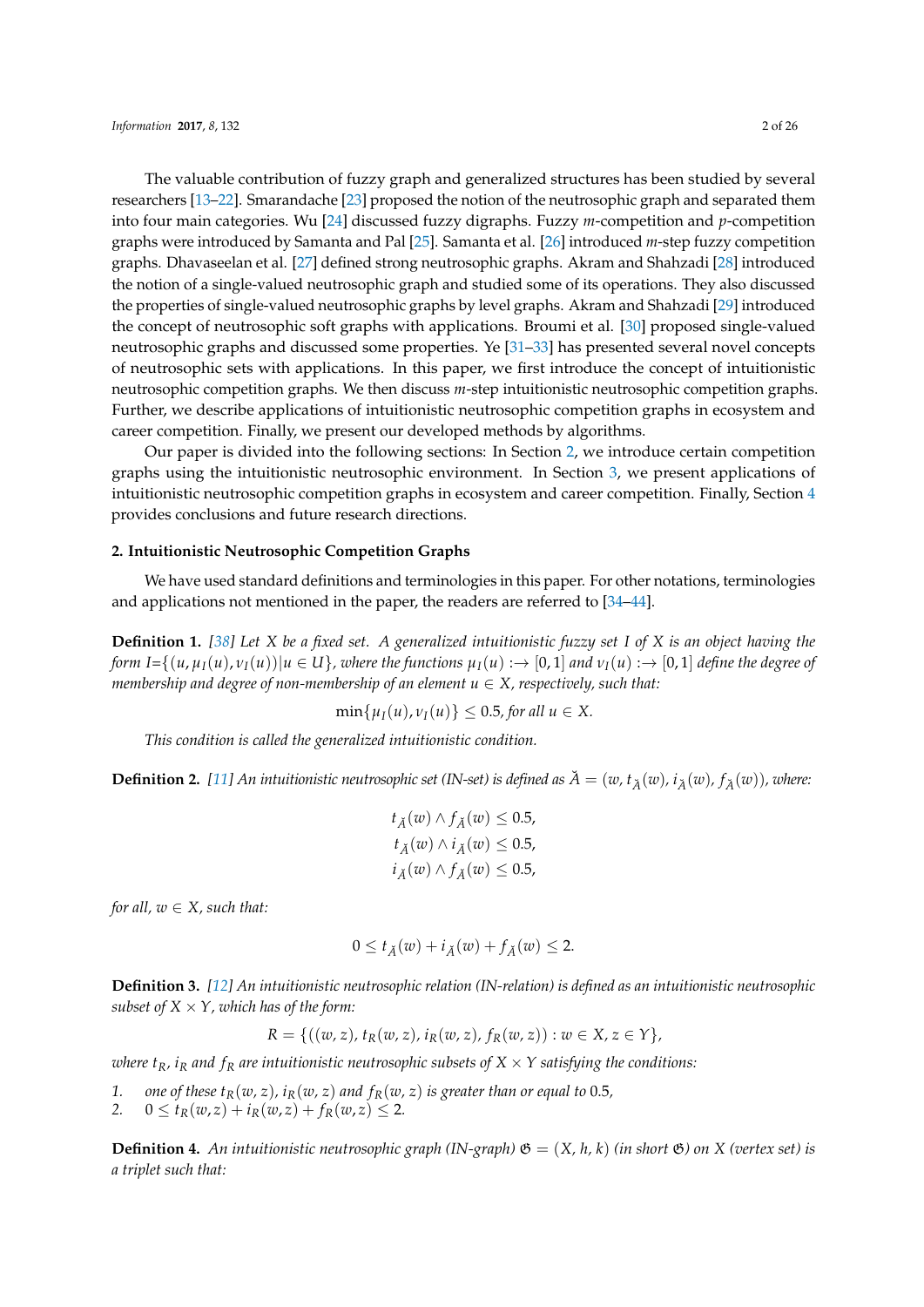*Information* **2017**, *8*, 132 3 of 26

- 1.  $t_k(w, z) \le t_h(w) \wedge t_h(z)$ ,  $i_k(w, z) \le i_h(w) \wedge i_h(z)$ ,  $f_k(w, z) \le f_h(w) \vee f_h(z)$ ,
- *2. t<sup>k</sup>*  $(w, z) \wedge i_k(w, z) \leq 0.5$ ,  $t_k(w, z) \wedge f_k(w, z) \leq 0.5$ ,  $i_k(w, z) \wedge f_k(w, z) \leq 0.5$ ,
- 3.  $0 \le t_k(w, z) + i_k(w, z) + f_k(w, z) \le 2$ , for all  $w, z \in X$ ,

*where,*

 $t_h$ ,  $i_h$  and  $f_h \rightarrow [0, 1]$ 

*denote the truth-membership, indeterminacy-membership and falsity-membership of an element*  $w \in X$  *and:* 

$$
t_k
$$
,  $i_k$  and  $f_k \rightarrow [0,1]$ 

*denote the truth-membership, indeterminacy-membership and falsity-membership of an element*  $(w, z) \in E$ *(edge set).*

We now illustrate this with an example.

<span id="page-2-0"></span>**Example 1.** *Consider IN-graph* G *on non-empty set X, as shown in Figure [1.](#page-2-0)*



**Figure 1.** Intuitionistic neutrosophic graph (IN-graph).

**Definition 5.** Let  $\vec{\mathcal{G}}$  be an intuitionistic neutrosophic digraph (IN-digraph), then intuitionistic neutrosophic *out-neighborhoods (IN-out-neighborhoods) of a vertex w are an IN-set:*

$$
\mathbb{N}^+(w) = (X_w^+, t_w^+, i_w^+, f_w^+),
$$

*where,*

$$
X_w^+ = \{z | k_1(w,z) > 0, k_2(w,z) > 0, k_3(w,z) > 0\},\
$$

such that  $t_w^+ : X_w^+ \to [0,1]$  defined by  $t_w^+(z) = k_1(\overrightarrow{w,z})$ ,  $i_w^+ : X_w^+ \to [0,1]$  defined by  $i_w^+(z) = k_2(\overrightarrow{w,z})$  and  $f_z^+ : X_z^+ \to [0,1]$  *defined by*  $f_w^+(z) = k_3 \overline{(w,z)}$ .

**Definition 6.** *Let*  $\overrightarrow{\mathcal{B}}$  *be an IN-digraph, then the intuitionistic neutrosophic in-neighborhoods (IN-in-neighborhoods) of a vertex w are an IN-set:*

$$
\mathbb{N}^-(w) = (X_w^-, t_w^-, i_w^-, f_w^-),
$$

*where,*

$$
X_w^- = \{z | k_1(\overrightarrow{z,w}) > 0, k_2(\overrightarrow{z,w}) > 0, k_3(\overrightarrow{z,w}) > 0\},\
$$

such that  $t_w^-: X_w^-\to [0,1]$  defined by  $t_w^-(z)=k_1\overline{(z,w)}$ ,  $i_w^-: X_w^-\to [0,1]$  defined by  $i_w^-(z)=k_2\overline{(z,w)}$  and  $f_w^-: X_w^- \to [0,1]$  *defined by*  $f_w^-(z) = k_3 \overrightarrow{(z,w)}$ .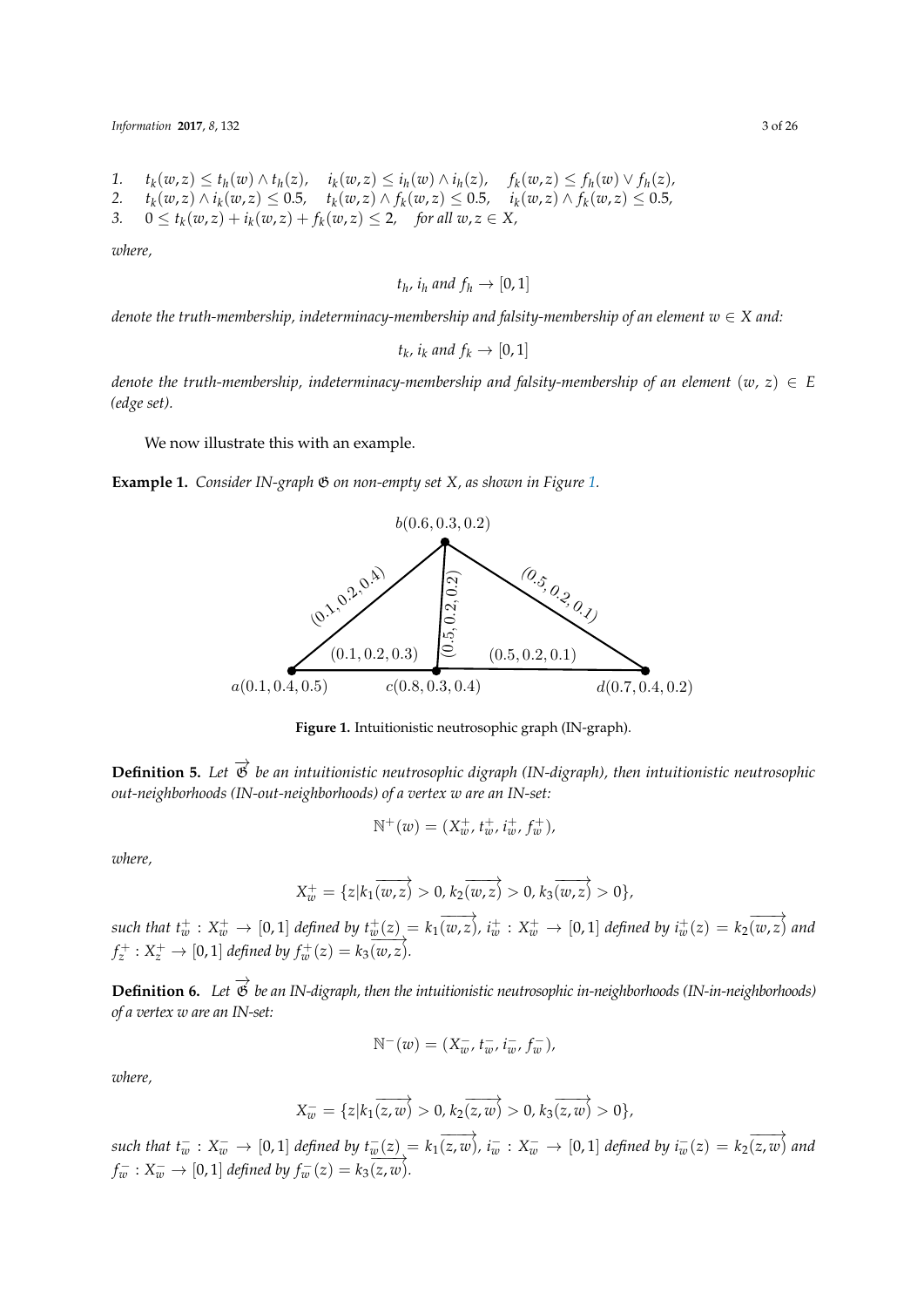<span id="page-3-0"></span>**Example 2.** Consider  $\vec{\mathcal{B}} = (X, h, k)$  to be an IN-digraph, such that,  $X = \{a, b, c, d, e\}$ ,  $h = \{(a, 0.5, 0.3, 0.1),$ (*b,* 0.6*,* 0.4*,* 0.2)*,* (*c,* 0.8*,* 0.3*,* 0.1)*,* (*d,* 0.1*,* 0.9*,* 0.4)*,* (*e,* 0.4*,* 0.3*,* 0.6)} *and k* = {( −→*ab,* 0.3*,* 0.3*,* 0.1)*,* ( −→*ae ,* 0.3*,* 0.2*,* 0.4),  $(\overrightarrow{bc}, 0.5, 0.2, 0.1)$ ,  $(\overrightarrow{ed}, 0.1, 0.2, 0.5)$ ,  $(\overrightarrow{dc}, 0.1, 0.2, 0.3)$ ,  $(\overrightarrow{bd}, 0.1, 0.3, 0.3)$ }, as shown in Figure [2.](#page-3-0)



**Figure 2.** IN-digraph.

*Then,*  $N^+(a) = \{(b, 0.3, 0.3, 0.1), (e, 0.3, 0.2, 0.4)\}, N^+(c) = \emptyset, N^+(d) = \{(c, 0.1, 0.2, 0.3)\},\}$ *and* <sup>N</sup>−(*b*) = {(*a,* 0.3*,* 0.3*,* 0.1)}*,* <sup>N</sup>−(*c*) = {(*b,* 0.5*,* 0.2*,* 0.1)*,* (*d,* 0.1*,* 0.2*,* 0.3)}*. Similarly, we can calculate IN-out and in-neighborhoods of the remaining vertices.*

**Definition 7.** *The height of an IN-set*  $\check{A} = (w, t_{\check{A}}, i_{\check{A}}, f_{\check{A}})$  *is defined as:* 

$$
H(\check{A}) = (\sup_{w \in X} t_{\check{A}}(w), \sup_{w \in X} i_{\check{A}}(w), \inf_{w \in X} f_{\check{A}}(w)) = (H_1(\check{A}), H_2(\check{A}), H_3(\check{A})).
$$

For example, the height of an IN-set  $\check{A} = \{(a, 0.5, 0.7, 0.2), (b, 0.1, 0.2, 1), (c, 0.3, 0.5, 0.3)\}\$ in  $X = \{a, b, c\}$  $i s H(\check{A}) = (0.5, 0.7, 0.2)$ .

**Definition 8.** An intuitionistic neutrosophic competition graph (INC-graph)  $\mathbb{C}(\overrightarrow{\mathfrak{G}})$  of an IN-digraph  $\overrightarrow{\mathfrak{G}} = (X,h,k)$ *is an undirected IN-graph*  $\mathfrak{G} = (X, h, k)$ , which has the same intuitionistic neutrosophic set of vertices as in  $\overrightarrow{\mathfrak{G}}$  and *has an intuitionistic neutrosophic edge between two vertices*  $w,z\in X$  *in*  $\mathbb{C}(\overrightarrow{\mathfrak{G}})$  *if and only if*  $\mathbb{N}^+(w)\cap\mathbb{N}^+(z)$  *is a non-empty IN-set in*  $\vec{\mathcal{B}}$ . The truth-membership, indeterminacy-membership and falsity-membership values of edge  $(w, z)$  *in*  $\mathbb{C}(\overrightarrow{\mathfrak{G}})$  are:

$$
t_k(w, z) = (t_h(w) \wedge t_h(z))H(N^+(w) \cap N^+(z)),
$$
  
\n
$$
i_k(w, z) = (i_h(w) \wedge i_h(z))H(N^+(w) \cap N^+(z)),
$$
  
\n
$$
f_k(w, z) = (f_h(w) \vee f_h(z))H(N^+(w) \cap N^+(z)), respectively.
$$

**Example 3.** Consider  $\vec{\mathfrak{G}} = (X, h, k)$  to be an IN-digraph, such that,  $X = \{a, b, c, d\}$ ,  $h = \{(a, 0.1, 0.4, 0.5),$  $(b, 0.6, 0.3, 0.2), (c, 0.8, 0.3, 0.4), (d, 0.7, 0.4, 0.2)$  and  $k = \{(\overrightarrow{ab}, 0.1, 0.2, 0.4), (\overrightarrow{ac}, 0.1, 0.2, 0.3), (\overrightarrow{bc}, 0.5, 0.5, 0.5)\}$ 0.2, 0.2), ( $\overrightarrow{bd}$ , 0.5, 0.2, 0.1), ( $\overrightarrow{cd}$ , 0.5, 0.2, 0.1)}, as shown in Figure [3.](#page-4-0)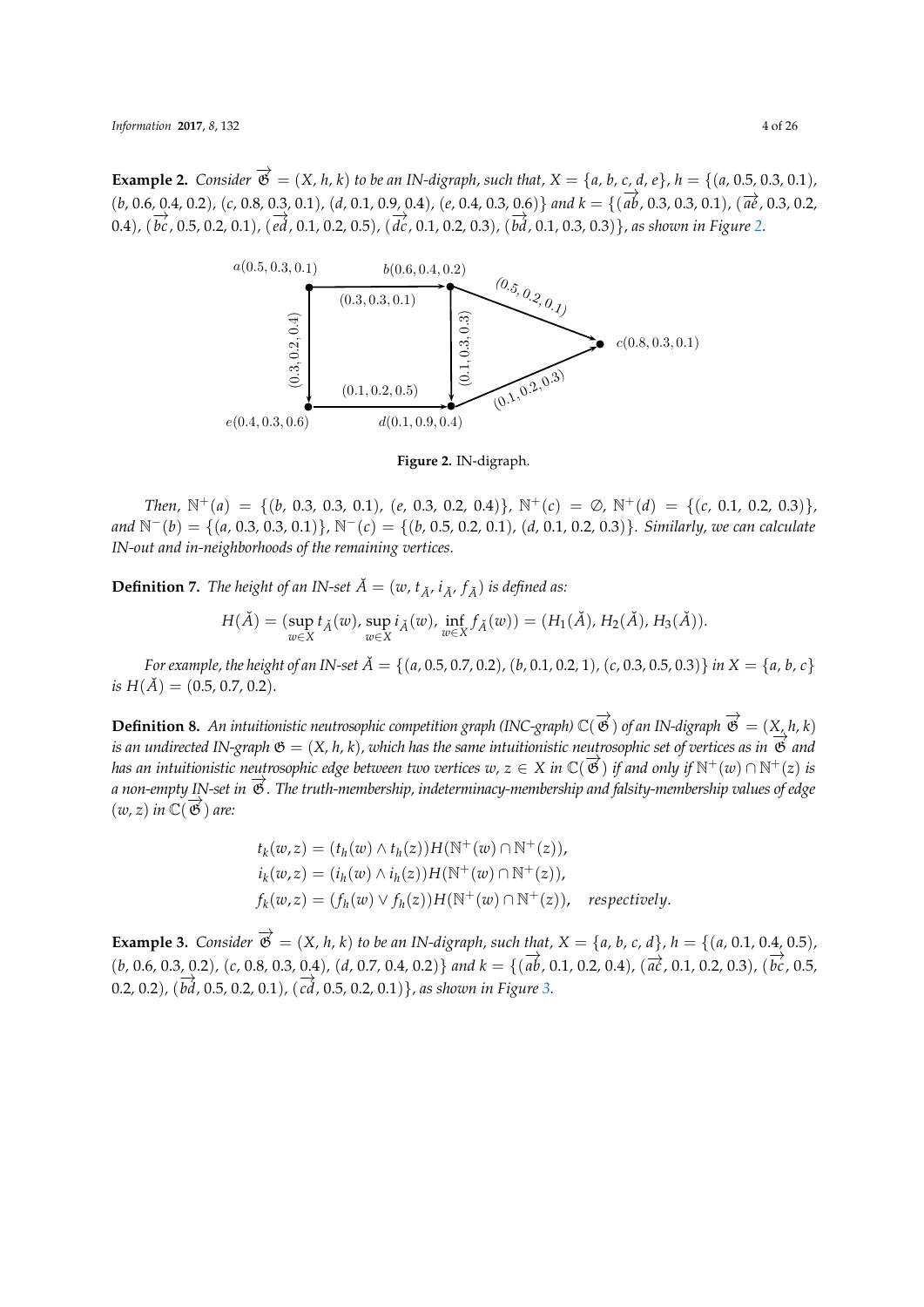<span id="page-4-0"></span>

**Figure 3.** IN-digraph.

<span id="page-4-2"></span><span id="page-4-1"></span>*By direct calculations, we have Tables [1](#page-4-1) and [2](#page-4-2) representing IN-out and in-neighborhoods, respectively.*

| w | $\mathbb{N}^+(w)$                             |
|---|-----------------------------------------------|
| a | $\{(b, 0.1, 0.2, 0.4), (c, 0.1, 0.2, 0.3)\}\$ |
| h | $\{(d, 0.5, 0.2, 0.1)\}\$                     |
| C | $\{(b, 0.5, 0.2, 0.2), (d, 0.5, 0.2, 0.1)\}\$ |
| d |                                               |

**Table 1.** IN-out-neighborhoods.

| Table 2. IN-in-neighborhoods. |  |
|-------------------------------|--|
|-------------------------------|--|

| w | $\mathbb{N}^-(w)$                             |
|---|-----------------------------------------------|
| a | $\left( \frac{\ }{2}\right)$                  |
| h | $\{(a, 0.1, 0.2, 0.4), (c, 0.1, 0.2, 0.3)\}\$ |
| C | $\{(a, 0.1, 0.2, 0.3)\}\$                     |
| d | $\{(b, 0.5, 0.2, 0.1), (c, 0.5, 0.2, 0.1)\}\$ |

<span id="page-4-3"></span>*The INC-graph of Figure [3](#page-4-0) is shown in Figure [4.](#page-4-3)*



**Figure 4.** Intuitionistic neutrosophic competition graph (INC-graph).

 $\tau$ herefore, there is an edge between two vertices in INC-graph ℂ(で), whose truth-membership, *indeterminacy-membership and falsity-membership values are given by the above formula.*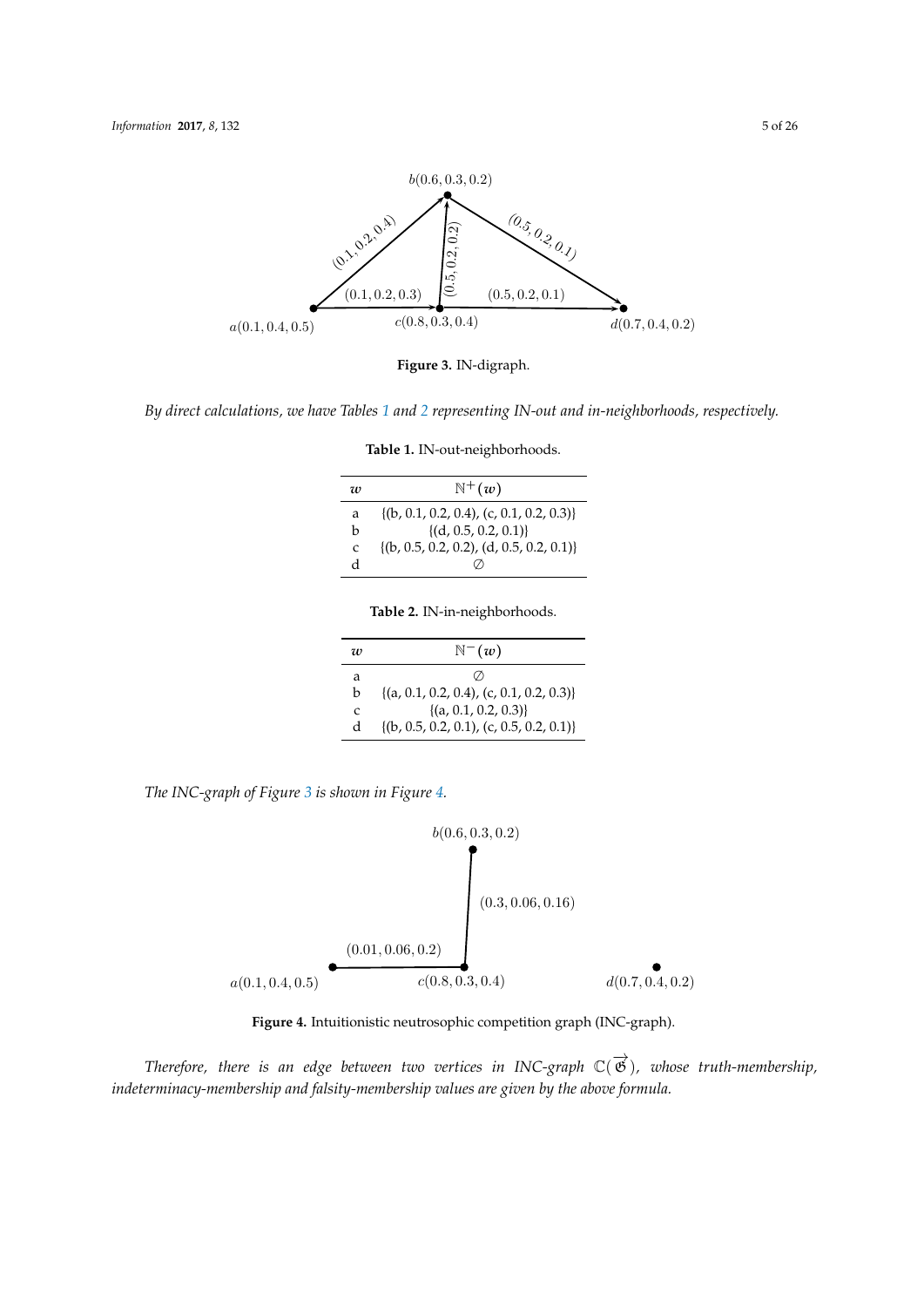*Information* **2017**, *8*, 132 6 of 26

**Definition 9.** For an IN-graph  $\mathfrak{G} = (X, h, k)$ , where  $h = (h_1, h_2, h_3)$  and  $k = (k_1, k_2, k_3)$ , then an edge  $(w, z)$ , *w, z* ∈ *X is called independent strong if:*

$$
\frac{1}{2}[h_1(w) \wedge h_1(z)] < k_1(w, z),
$$
  
\n
$$
\frac{1}{2}[h_2(w) \wedge h_2(z)] > k_2(w, z),
$$
  
\n
$$
\frac{1}{2}[h_3(w) \vee h_3(z)] > k_3(w, z).
$$

*Otherwise, it is called weak.*

**Theorem 1.** *Suppose*  $\overrightarrow{\mathfrak{G}}$  *is an IN-digraph.* If  $\mathbb{N}^+(w) \cap \mathbb{N}^+(z)$  *contains only one element of*  $\overrightarrow{\mathfrak{G}}$ *, then the edge*  $(w, z)$  of  $\mathbb{C}(\overrightarrow{\mathfrak{G}})$  *is independent strong if and only if:* 

$$
|[\mathbb{N}^+(w) \cap \mathbb{N}^+(z)]|_t > 0.5,
$$
  
 
$$
|[\mathbb{N}^+(w) \cap \mathbb{N}^+(z)]|_i < 0.5,
$$
  
 
$$
|[\mathbb{N}^+(w) \cap \mathbb{N}^+(z)]|_f < 0.5.
$$

**Proof.** Suppose,  $\overrightarrow{\mathcal{B}}$  is an IN-digraph. Suppose  $\mathbb{N}^+(w) \cap \mathbb{N}^+(z) = (a, \breve{p}, q, r)$ , where  $\breve{p}$ , *q* and *r* are the truth-membership, indeterminacy-membership and falsity-membership values of either the edge (*w*, *a*) or the edge (*z*, *a*), respectively. Here,

$$
|[\mathbb{N}^+(w) \cap \mathbb{N}^+(z)]|_t = \check{p} = H_1(\mathbb{N}^+(w) \cap \mathbb{N}^+(z)),
$$
  
\n
$$
|[\mathbb{N}^+(w) \cap \mathbb{N}^+(z)]|_i = q = H_2(\mathbb{N}^+(w) \cap \mathbb{N}^+(z)),
$$
  
\n
$$
|[\mathbb{N}^+(w) \cap \mathbb{N}^+(z)]|_f = r = H_3(\mathbb{N}^+(w) \cap \mathbb{N}^+(z)).
$$

Then,

$$
k_1(w, z) = \check{p} \times [h_1(w) \wedge h_1(z)],
$$
  
\n
$$
k_2(w, z) = q \times [h_2(w) \wedge h_2(z)],
$$
  
\n
$$
k_3(w, z) = r \times [h_3(w) \vee h_3(z)].
$$

Therefore, the edge  $(w, z)$  in  $\mathbb{C}(\overrightarrow{\mathfrak{G}})$  is independent strong if and only if  $\breve{p} > 0.5$ ,  $q < 0.5$  and  $r < 0.5$ . Hence, the edge  $(w, z)$  of  $\mathbb{C}(\overrightarrow{B})$  is independent strong if and only if:

$$
|[\mathbb{N}^+(w) \cap \mathbb{N}^+(z)]|_t > 0.5,
$$
  
\n
$$
|[\mathbb{N}^+(w) \cap \mathbb{N}^+(z)]|_i < 0.5,
$$
  
\n
$$
|[\mathbb{N}^+(w) \cap \mathbb{N}^+(z)]|_f < 0.5.
$$

 $\Box$ 

We illustrate the theorem with an example as shown in Figure [5.](#page-6-0)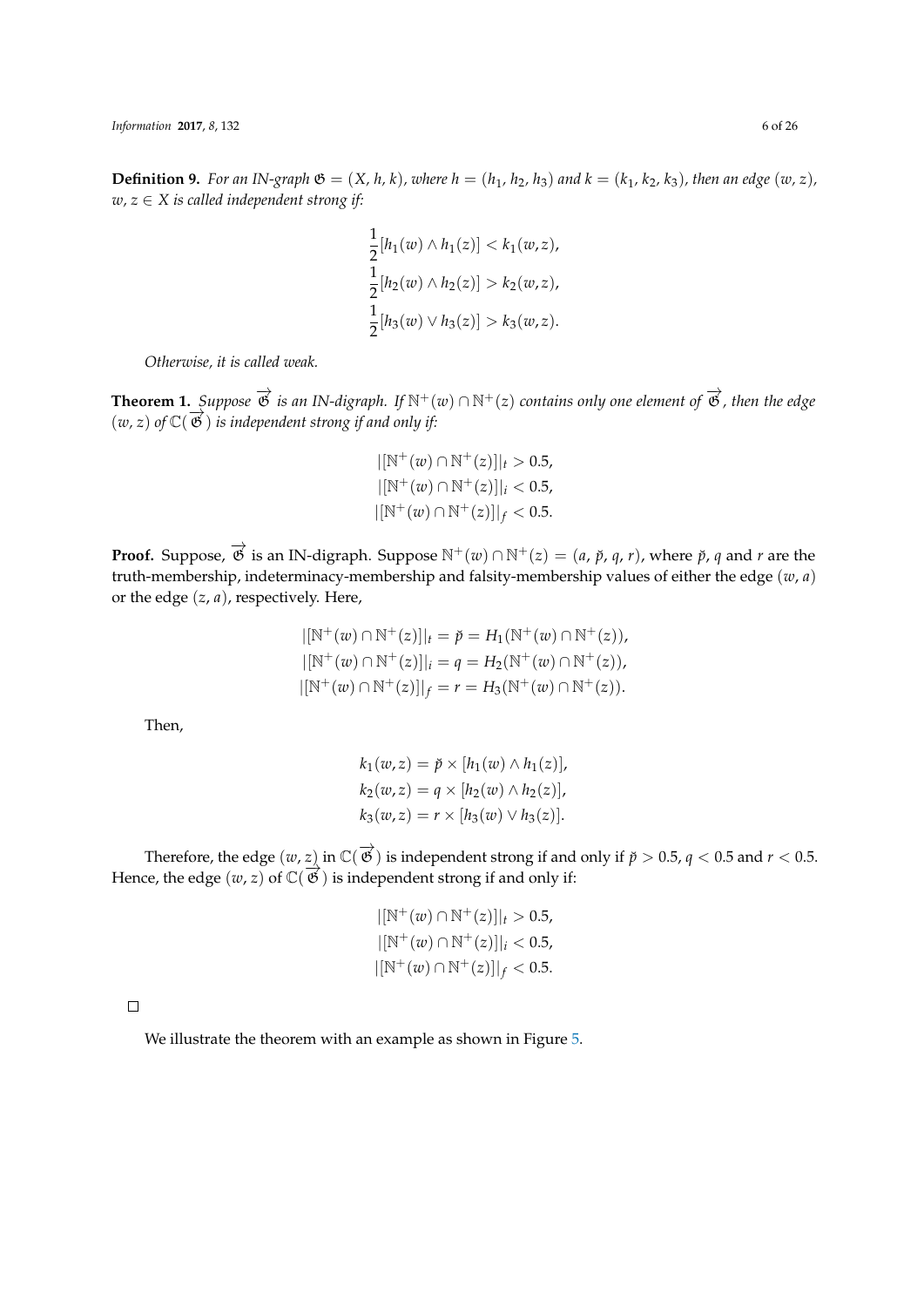<span id="page-6-0"></span>

**Figure 5.** INC-graph. (**a**) IN-digraph; (**b**) corresponding INC-graph.

**Theorem 2.** *If all the edges of an IN-digraph*  $\overrightarrow{\mathcal{G}}$  *are independent strong, then:* 

$$
\frac{k_1(w, z)}{(h_1(w) \land h_1(z))^2} > 0.5,
$$
  
\n
$$
\frac{k_2(w, z)}{(h_2(w) \land h_2(z))^2} < 0.5,
$$
  
\n
$$
\frac{k_3(w, z)}{(h_3(w) \lor f_3(z))^2} < 0.5
$$

for all edges  $(w, z)$  in  $\mathbb{C}(\overrightarrow{\mathfrak{G}})$ .

**Proof.** Suppose all the edges of IN-digraph  $\overrightarrow{\mathfrak{G}}$  are independent strong. Then:

$$
\frac{1}{2}[h_1(w) \wedge h_1(z)] < k_1(\overrightarrow{w,z}),
$$
  
\n
$$
\frac{1}{2}[h_2(w) \wedge h_2(z)] > k_2(\overrightarrow{w,z}),
$$
  
\n
$$
\frac{1}{2}[h_3(w) \vee h_3(z)] > k_3(\overrightarrow{w,z}),
$$

for all the edges  $(w, z)$  in  $\overrightarrow{\mathfrak{G}}$  . Let the corresponding INC-graph be  $\mathbb{C}(\overrightarrow{\mathfrak{G}})$ .

Case (1): When  $N^+(w) \cap N^+(z) = \emptyset$  for all  $w, z \in X$ , then there does not exist any edge in  $\mathbb{C}(\overrightarrow{\mathfrak{G}})$ between *w* and *z*. Thus, we have nothing to prove in this case.

Case (2): When  $\mathbb{N}^+(w) \cap \mathbb{N}^+(z) \neq \emptyset$ , let  $\mathbb{N}^+(w) \cap \mathbb{N}^+(z) = \{(a_1, m_1, n_1, p_1), (a_2, m_2, n_2, p_2), ...,$  $(a_1, m_1, n_1, \nvert p_1)$ , where  $m_i$ ,  $n_i$  and  $p_i$  are the truth-membership, indeterminacy-membership and falsity-membership values of either  $\overrightarrow{(w, a_i)}$  or  $\overrightarrow{(z, a_i)}$  for  $i = 1, 2, ..., l$ , respectively. Therefore,

$$
m_i = [k_1 \overrightarrow{(w, a_i)} \wedge k_1 \overrightarrow{(z, a_i)}],
$$
  
\n
$$
n_i = [k_2 \overrightarrow{(w, a_i)} \wedge k_2 \overrightarrow{(z, a_i)}],
$$
  
\n
$$
\tilde{p}_i = [k_3 \overrightarrow{(w, a_i)} \vee k_3 \overrightarrow{(z, a_i)}], \quad \text{for} \quad i = 1, 2, ..., l.
$$

Suppose,

$$
H_1(\mathbb{N}^+(w) \cap \mathbb{N}^+(z)) = \max\{m_i, \quad i = 1, 2, ..., l\} = m_{\text{max}},
$$
  
\n
$$
H_2(\mathbb{N}^+(w) \cap \mathbb{N}^+(z)) = \max\{n_i, \quad i = 1, 2, ..., l\} = n_{\text{max}},
$$
  
\n
$$
H_3(\mathbb{N}^+(w) \cap \mathbb{N}^+(z)) = \min\{\check{p}_i, \quad i = 1, 2, ..., l\} = \check{p}_{\text{min}}.
$$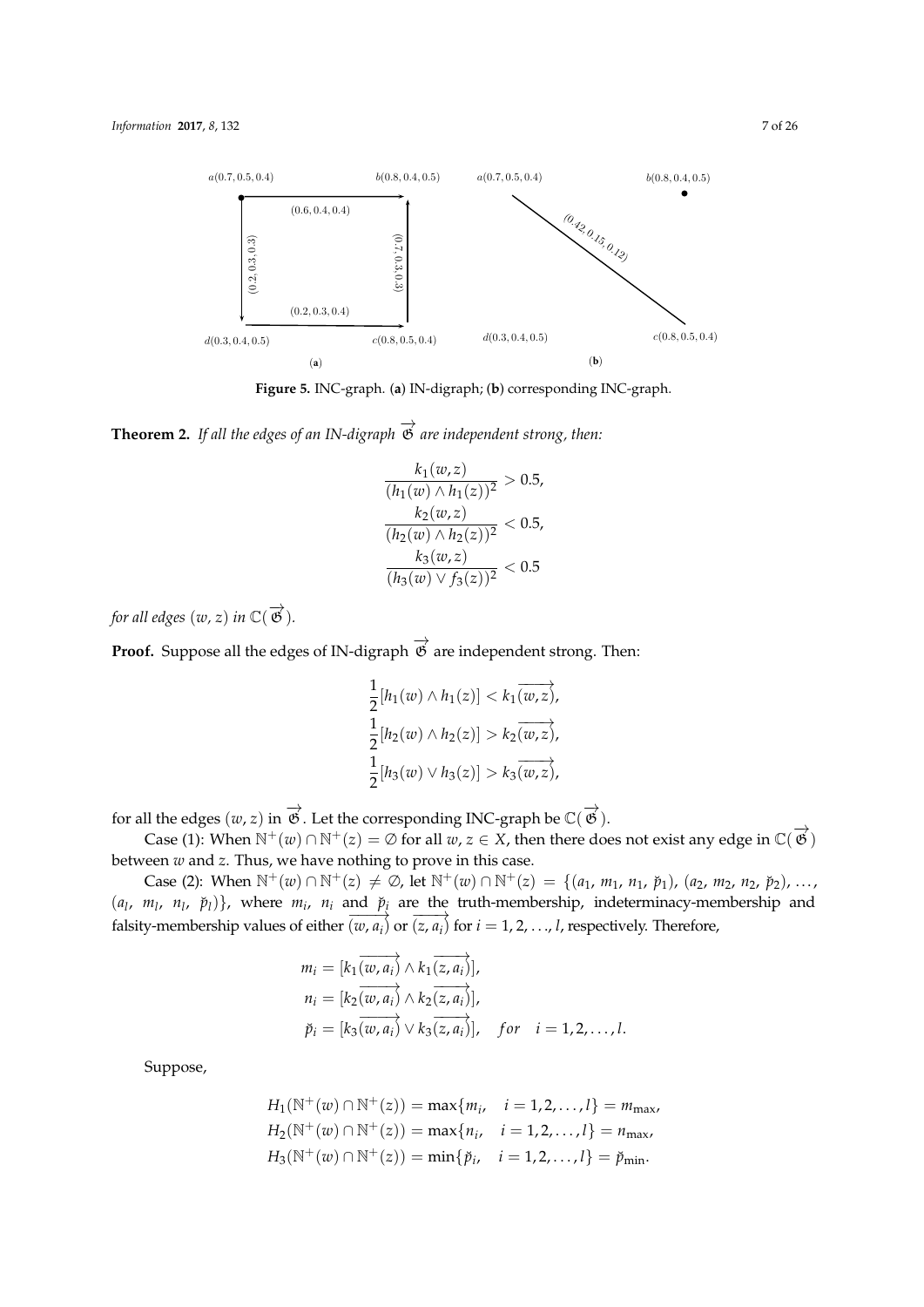$\sigma$ Obviously,  $m_{\text{max}} > k_1(\overrightarrow{w,z})$  and  $n_{\text{max}} < k_2(\overrightarrow{w,z})$  and  $\breve{p}_{\text{min}} < k_3(\overrightarrow{w,z})$  for all edges  $\overrightarrow{(w,z)}$  show that:

$$
\frac{m_{\max}}{h_1(w) \land h_1(z)} > \frac{k_1(w, z)}{h_1(w) \land h_1(z)} > 0.5,
$$
\n
$$
\frac{n_{\max}}{h_2(w) \land h_2(z)} < \frac{k_2(w, z)}{h_2(w) \land h_2(z)} < 0.5,
$$
\n
$$
\frac{\check{p}_{\min}}{h_3(w) \lor h_3(z)} < \frac{k_3(w, z)}{h_3(w) \land h_3(z)} < 0.5,
$$

therefore,

$$
k_1(w, z) = (h_1(w) \land h_1(z))H_1(\mathbb{N}^+(w) \cap \mathbb{N}^+(z)),
$$
  
\n
$$
k_1(w, z) = [h_1(w) \land h_1(z)] \times m_{\text{max}},
$$
  
\n
$$
\frac{k_1(w, z)}{(h_1(w) \land h_1(z))} = m_{\text{max}},
$$
  
\n
$$
\frac{k_1(w, z)}{(h_1(w) \land h_1(z))^2} = \frac{m_{\text{max}}}{(h_1(w) \land h_1(z))} > 0.5,
$$

$$
k_2(w, z) = (h_2(w) \land h_2(z))H_2(N^+(w) \cap N^+(z)),
$$
  
\n
$$
k_2(w, z) = [h_2(w) \land h_2(z)] \times n_{\text{max}},
$$
  
\n
$$
\frac{k_2(w, z)}{(h_2(w) \land h_2(z))} = n_{\text{max}},
$$
  
\n
$$
\frac{k_2(w, z)}{(h_2(w) \land h_2(z))^2} = \frac{n_{\text{max}}}{(h_2(w) \land h_2(z))} < 0.5,
$$

and:

$$
k_3(w, z) = (h_3(w) \lor h_3(z))H_3(\mathbb{N}^+(w) \cap \mathbb{N}^+(z)),
$$
  
\n
$$
k_3(w, z) = [h_3(w) \lor h_3(z)] \times \check{p}_{\min},
$$
  
\n
$$
\frac{k_3(w, z)}{(h_3(w) \lor h_3(z))} = \check{p}_{\min},
$$
  
\n
$$
\frac{k_3(w, z)}{(h_3(w) \lor h_3(z))^2} = \frac{\check{p}_{\min}}{(h_3(w) \lor h_3(z))} < 0.5.
$$

Hence, (*w*,*z*)  $\frac{k_1(w,z)}{(h_1(w)\wedge h_1(z))^2} > 0.5$ ,  $\frac{k_2(w,z)}{(h_2(w)\wedge h_2(z))^2} < 0.5$ , and  $\frac{k_3(w,z)}{(h_3(w)\vee h_3(z))^2} < 0.5$  for all edges  $(w, z)$  in  $\mathbb{C}(\overrightarrow{\mathfrak{G}}).$ 

**Theorem 3.** Let  $\mathbb{C}(\overrightarrow{\mathfrak{G}}_1) = (h_1, k_1)$  and  $\mathbb{C}(\overrightarrow{\mathfrak{G}}_2) = (h_2, k_2)$  be two INC-graph of IN-digraphs  $\overrightarrow{\mathfrak{G}}_1 = (h_1, \overrightarrow{l_1})$  and  $\overrightarrow{\mathfrak{G}}_2 = (h_2, \overrightarrow{l_2})$ , respectively. Then,  $\mathbb{C}(\overrightarrow{\mathfrak{G}_1} \sqcup \overrightarrow{\mathfrak{G}_2}) = \mathfrak{G}_{\mathbb{C}(\overrightarrow{\mathfrak{G}_1})^* \square \mathbb{C}(\overrightarrow{\mathfrak{G}_2})^*} \cup \mathfrak{G}^{\square}$  where,  $\mathfrak{G}_{\mathbb{C}(\overrightarrow{\mathfrak{G}_1})^* \square \mathbb{C}(\overrightarrow{\mathfrak{G}_2})^*}$  is an IN-gra  $\phi$  on the crisp graph  $(X_1 \times X_2, E_{\mathbb{C}(\overrightarrow{\mathfrak{G}_1})^*}\square E_{\mathbb{C}(\overrightarrow{\mathfrak{G}_2})^*})$ ,  $\mathbb{C}(\overrightarrow{\mathfrak{G}_1})^*$  and  $\mathbb{C}(\overrightarrow{\mathfrak{G}_2})^*$  are the crisp competition graphs of  $\overrightarrow{\mathfrak{G}_1}$  and  $\overrightarrow{\mathfrak{G}}_2$ , respectively.  $\mathfrak{D}^{\square}$  is an IN-graph on  $(X_1 \times X_2, E^{\square})$  such that:

*1.*  $E^{\Box} = \{(w_1, w_2)(z_1, z_2) : z_1 \in \mathbb{N}^-(w_1)^*, z_2 \in \mathbb{N}^+(w_2)^* \}$  $E_{\mathbb{C}(\overrightarrow{\mathfrak{G}_{1}})^{*} \Box} E_{\mathbb{C}(\overrightarrow{\mathfrak{G}_{2}})^{*}} = \{ (w_{1}, w_{2})(w_{1}, z_{2}) \ : \ w_{1} \in X_{1}, w_{2}z_{2} \ \in \ E_{\mathbb{C}(\overrightarrow{\mathfrak{G}_{2}})^{*}} \} \cup \{ (w_{1}, w_{2})(z_{1}, w_{2}) \ : \ w_{2} \in X_{1}, w_{2}z_{2} \ \ \in \ E_{\mathbb{C}(\overrightarrow{\mathfrak{G}_{2}})^{*}} \}$  $X_2, w_1z_1 \in E_{\mathbb{C}(\overrightarrow{\mathfrak{G}_1})^*}$ .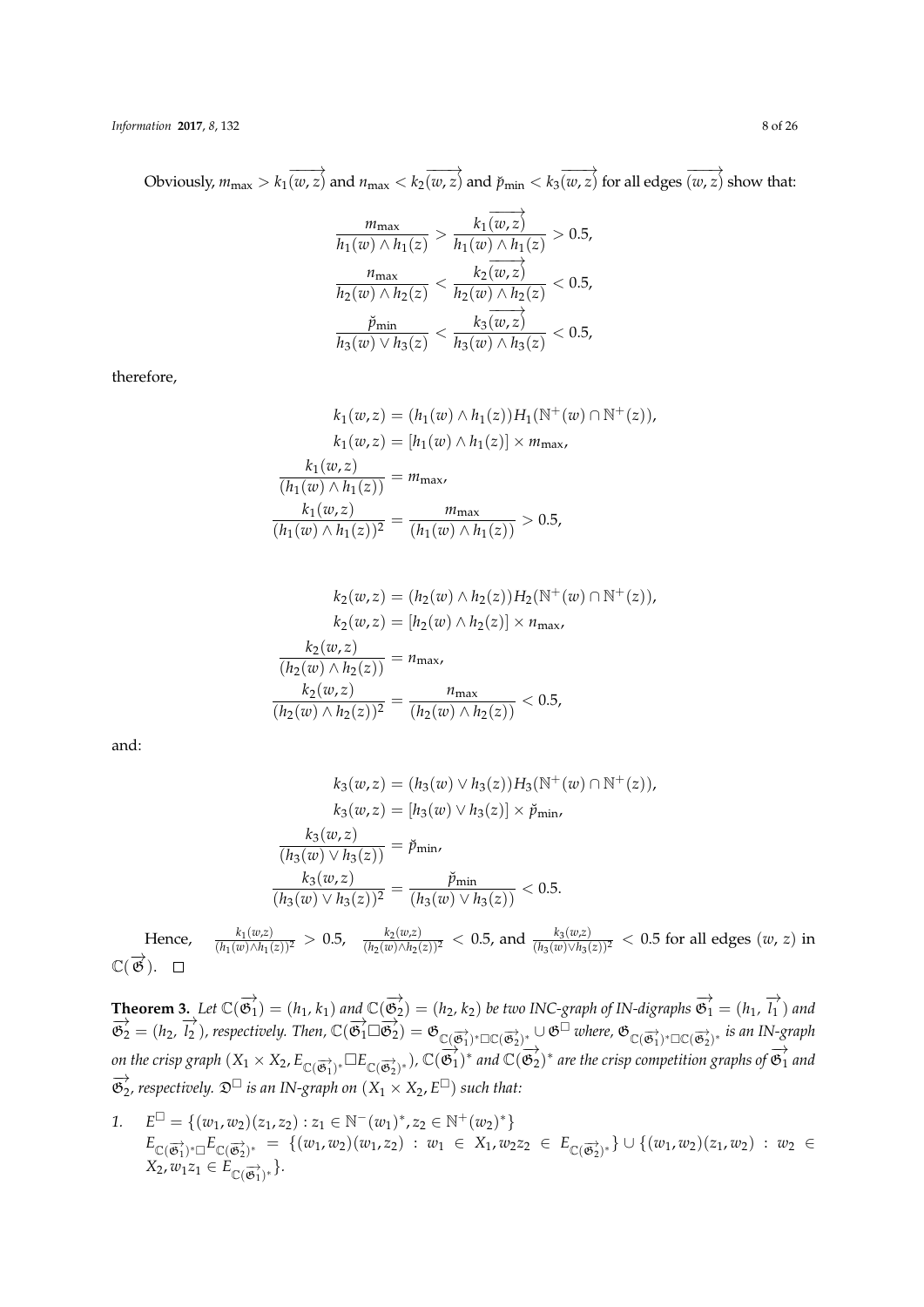*Information* **2017**, *8*, 132 9 of 26

2.  $t_{h_1 \square h_2} = t_{h_1}(w_1) \wedge t_{h_2}(w_2),$   $i_{h_1 \square h_2} = i_{h_1}(w_1) \wedge i_{h_2}(w_2),$   $f_{h_1 \square h_2} = f_{h_1}(w_1) \vee f_{h_2}(w_2).$ 

3. 
$$
t_k((w_1, w_2)(w_1, z_2)) = [t_{h_1}(w_1) \wedge t_{h_2}(w_2) \wedge t_{h_2}(z_2)] \times \vee_{x_2} \{t_{h_1}(w_1) \wedge t_{h_2}(w_2x_2) \wedge t_{h_2}(z_2x_2)\},
$$

$$
(w_1, w_2)(w_1, z_2) \in E_{\mathbb{C}(\overline{\mathfrak{G}}_1^{\lambda})^*} \square E_{\mathbb{C}(\overline{\mathfrak{G}}_2^{\lambda})^*}, \quad x_2 \in (\mathbb{N}^+(w_2) \cap \mathbb{N}^+(z_2))^*.
$$

4. 
$$
i_k((w_1, w_2)(w_1, z_2)) = [i_{h_1}(w_1) \wedge \tilde{i}_{h_2}(w_2) \wedge i_{h_2}(z_2)] \times \vee_{x_2} \{i_{h_1}(w_1) \wedge i_{h_2}(w_2x_2) \wedge i_{h_2}(z_2x_2)\},
$$
  
\n $(w_1, w_2)(w_1, z_2) \in E_{\mathbb{C}(\overrightarrow{\mathfrak{G}}_1)^*} \square E_{\mathbb{C}(\overrightarrow{\mathfrak{G}}_2)^*}, \quad x_2 \in (\mathbb{N}^+(w_2) \cap \mathbb{N}^+(z_2))^*.$ 

5. 
$$
f_k((w_1, w_2)(w_1, z_2)) = [f_{h_1}(w_1) \vee f_{h_2}(w_2) \vee f_{h_2}(z_2)] \times \vee_{x_2} \{f_{h_1}(w_1) \vee f_{h_2}(w_2, z) \vee f_{h_2}(z_2, z_2)\},
$$
  
\n
$$
(w_1, w_2)(w_1, z_2) \in E_{\mathbb{C}(\overrightarrow{\mathfrak{G}_1})^*} \square E_{\mathbb{C}(\overrightarrow{\mathfrak{G}_2})^*}, \quad x_2 \in (\mathbb{N}^+(w_2) \cap \mathbb{N}^+(z_2))^*.
$$

6.  $t_k((w_1,w_2)(z_1,w_2)) = [t_{h_1}(w_1) \wedge t_{h_1}(z_1) \wedge t_{h_2}(w_2)] \times \vee_{x_1} \{t_{h_2}(w_2) \wedge t_{\overrightarrow{l_1}}(w_1x_1) \wedge t_{\overrightarrow{l_1}}(z_1x_1)\},$  $(w_1, w_2)(z_1, w_2) \in E_{\mathbb{C}(\overrightarrow{\mathfrak{G}_1})^*} \square E_{\mathbb{C}(\overrightarrow{\mathfrak{G}_2})^{*'}}$ ,  $x_1 \in (\mathbb{N}^+(w_1) \cap \mathbb{N}^+(z_1))^*$ .

7. 
$$
i_{k}((w_{1}, w_{2})(z_{1}, w_{2})) = [i_{h_{1}}^{'}(w_{1}) \wedge \overline{i}_{h_{1}}(z_{1}) \wedge i_{h_{2}}(w_{2})] \times \vee_{x_{1}} \{i_{h_{2}}(w_{2}) \wedge i_{\overrightarrow{l_{1}}}^{'}(w_{1}x_{1}) \wedge i_{\overrightarrow{l_{1}}}^{'}(z_{1}x_{1})\}, (w_{1}, w_{2})(z_{1}, w_{2}) \in E_{\mathbb{C}(\overrightarrow{\mathfrak{G}_{1}})^{*}} \square E_{\mathbb{C}(\overrightarrow{\mathfrak{G}_{2}})^{*}} , \quad x_{1} \in (\mathbb{N}^{+}(w_{1}) \cap \mathbb{N}^{+}(z_{1}))^{*}.
$$

- 8.  $f_k((w_1, w_2)(z_1, w_2)) = [f_{h_1}(w_1) \vee f_{h_1}(z_1) \vee f_{h_2}(w_2)] \times \vee_{x_1} \{f_{h_2}(w_2) \vee f_{\overline{l_1}}(w_1x_1) \vee f_{\overline{l_1}}(z_1x_1)\},$  $(w_1, w_2)(z_1, w_2) \in E_{\mathbb{C}(\overrightarrow{\mathfrak{G}_1})^*} \Box E_{\mathbb{C}(\overrightarrow{\mathfrak{G}_2})^*}, \quad x_1 \in (\mathbb{N}^+(w_1) \cap \mathbb{N}^+(z_1))^*.$
- *9. t<sup>k</sup>*  $((w_1,w_2)(z_1,z_2)) = [t_{h_1}(w_1) \wedge t_{h_1}(z_1) \wedge t_{h_2}(w_2) \wedge t_{h_2}(z_2)] \times [t_{h_1}(w_1) \wedge t_{\overline{l_1}}(z_1w_1) \wedge t_{h_2}(z_2) \wedge$  $t_{l_2}^{\rightarrow}(w_2z_2)$ ],

$$
(w_1, z_1)(w_2, z_2) \in E^{\Box}.
$$

- *10. i<sup>k</sup>*  $((w_1, w_2)(z_1, z_2)) = [i_{h_1}(w_1) \wedge i_{h_1}(z_1) \wedge i_{h_2}(w_2) \wedge i_{h_2}(z_2)] \times [i_{h_1}(w_1) \wedge i_{\overline{l_1}}(z_1w_1) \wedge i_{h_2}(z_2) \wedge$  $i_{\overrightarrow{l_2}}(w_2z_2)$ ],  $(w_1, z_1)(w_2, z_2) \in E^{\square}$ .
- 11.  $f_k((w_1, w_2)(z_1, z_2)) = [f_{h_1}(w_1) \vee f_{h_1}(z_1) \vee f_{h_2}(w_2) \vee f_{h_2}(z_2)] \times [f_{h_1}(w_1) \vee f_{\overline{l_1}}(z_1w_1) \vee f_{h_2}(z_2) \vee f_{h_2}(w_2)]$  $f_{\frac{1}{2}}(w_2 z_2)$ ],  $(w_1, z_1)(w_2, z_2) \in E^{\square}$ .

# **Proof.** Using similar arguments as in Theorem 2.1. [\[39\]](#page-25-4), it can be proven.  $\Box$

<span id="page-8-0"></span>**Example 4.** *Consider*  $\overrightarrow{\mathfrak{G}}_1 = (X_1, h_1, l_1)$  *and*  $\overrightarrow{\mathfrak{G}}_2 = (X_2, h_2, l_2)$  *to be two IN-digraphs, respectively, as shown*  $\frac{1}{2}$  *in Figure* [6.](#page-9-0) The intuitionistic neutrosophic out and in-neighborhoods of  $\overrightarrow{\mathfrak{G}}_1$  and  $\overrightarrow{\mathfrak{G}}_2$  are given in Tables [3](#page-8-0) and [4.](#page-8-1) The INC-graphs  $\mathbb{C}(\overrightarrow{\mathfrak{G}_{1}})$  and  $\mathbb{C}(\overrightarrow{\mathfrak{G}_{2}})$  are given in Figure [7.](#page-9-1)

| $w \in X_1$ | $\mathbb{N}^+$ $(w)$      | $\mathbb{N}^ (w)$                             |
|-------------|---------------------------|-----------------------------------------------|
| $w_1$       | $\{w_2(0.2, 0.2, 0.3)\}\$ |                                               |
| $w_2$       |                           | $\{w_1(0.2, 0.2, 0.3), w_3(0.3, 0.1, 0.1)\}\$ |
| $w_3$       | $\{w_2(0.3, 0.2, 0.1)\}\$ | $\{w_4(0.3, 0.1, 0.1)\}\$                     |
| $w_4$       | $\{w_3(0.3, 0.1, 0.1)\}\$ |                                               |

**Table 3.** IN-out and in-neighborhoods of  $\overrightarrow{\mathfrak{G}}_1$ .

**Table 4.** IN-out and in-neighborhoods of  $\overrightarrow{\mathfrak{G}}_2$ .

<span id="page-8-1"></span>

| $w \in X_2$    | $\mathbb{N}^+$ $(w)$      | $\mathbb{N}^ (w)$                             |
|----------------|---------------------------|-----------------------------------------------|
| z <sub>1</sub> | $\{z_3(0.3, 0.2, 0.2)\}\$ |                                               |
| $z_2$          | ${z_3(0.3, 0.1, 0.1)}$    | $\bigcirc$                                    |
| $z_3$          |                           | $\{z_1(0.3, 0.2, 0.2), z_2(0.3, 0.1, 0.1)\}\$ |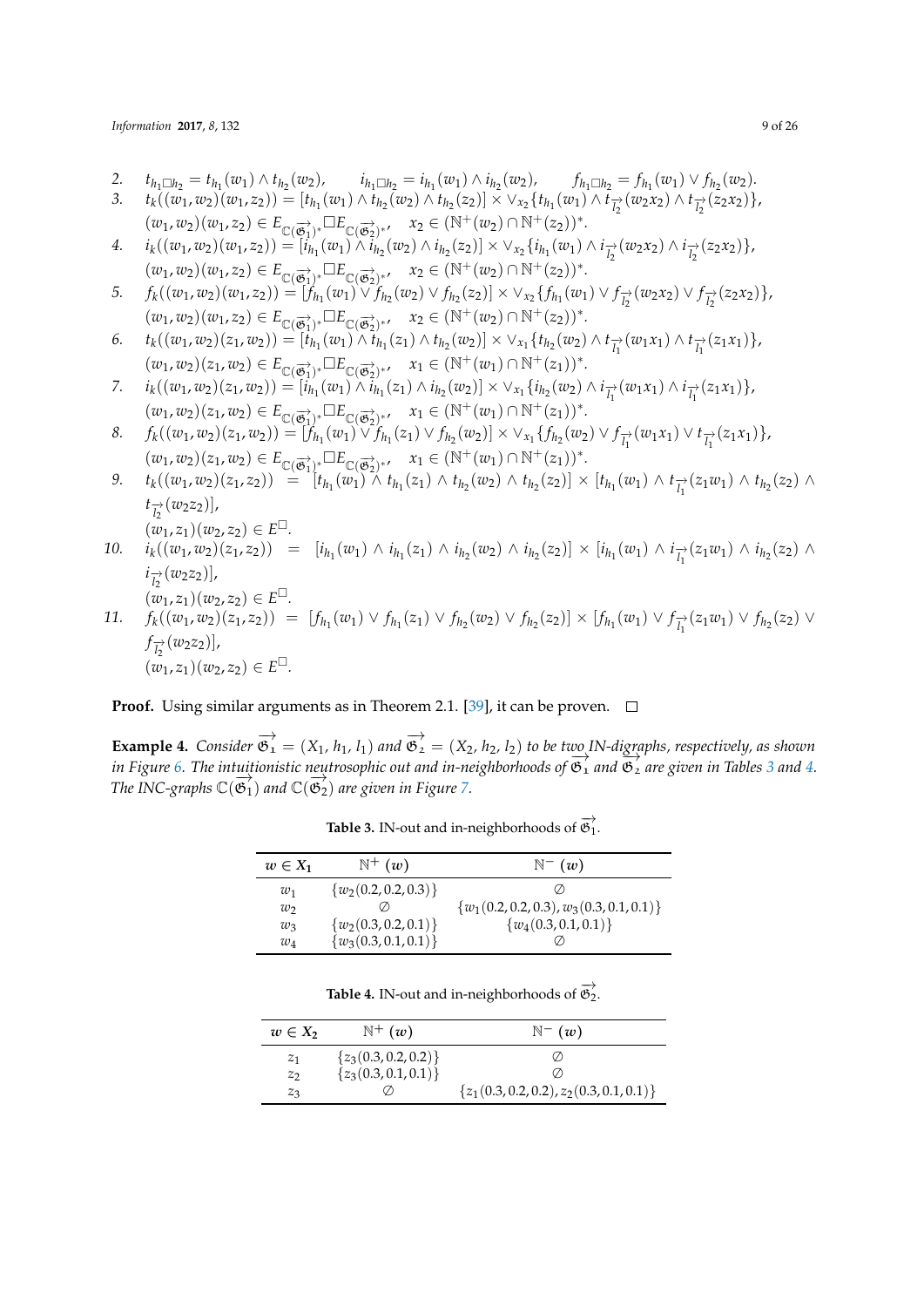<span id="page-9-0"></span>



<span id="page-9-1"></span>We now construct the INC-graph  $\mathfrak{G}_{\mathbb{C}(\overrightarrow{\mathfrak{G}_1})^*\square\mathbb{C}(\overrightarrow{\mathfrak{G}_2})^*}\cup \mathfrak{G}^\square=(w,k)$ , where  $w=(t_w,i_w,f_w)$  and  $k=(t_k,i_k,f_k)$ , from  $\mathbb{C}(\overrightarrow{\mathfrak{G}_{1}})^{*}$  and  $\mathbb{C}(\overrightarrow{\mathfrak{G}_{2}})^{*}$  using Theorem 2.14. We obtained two sets of edges by using Condition  $(1)$ .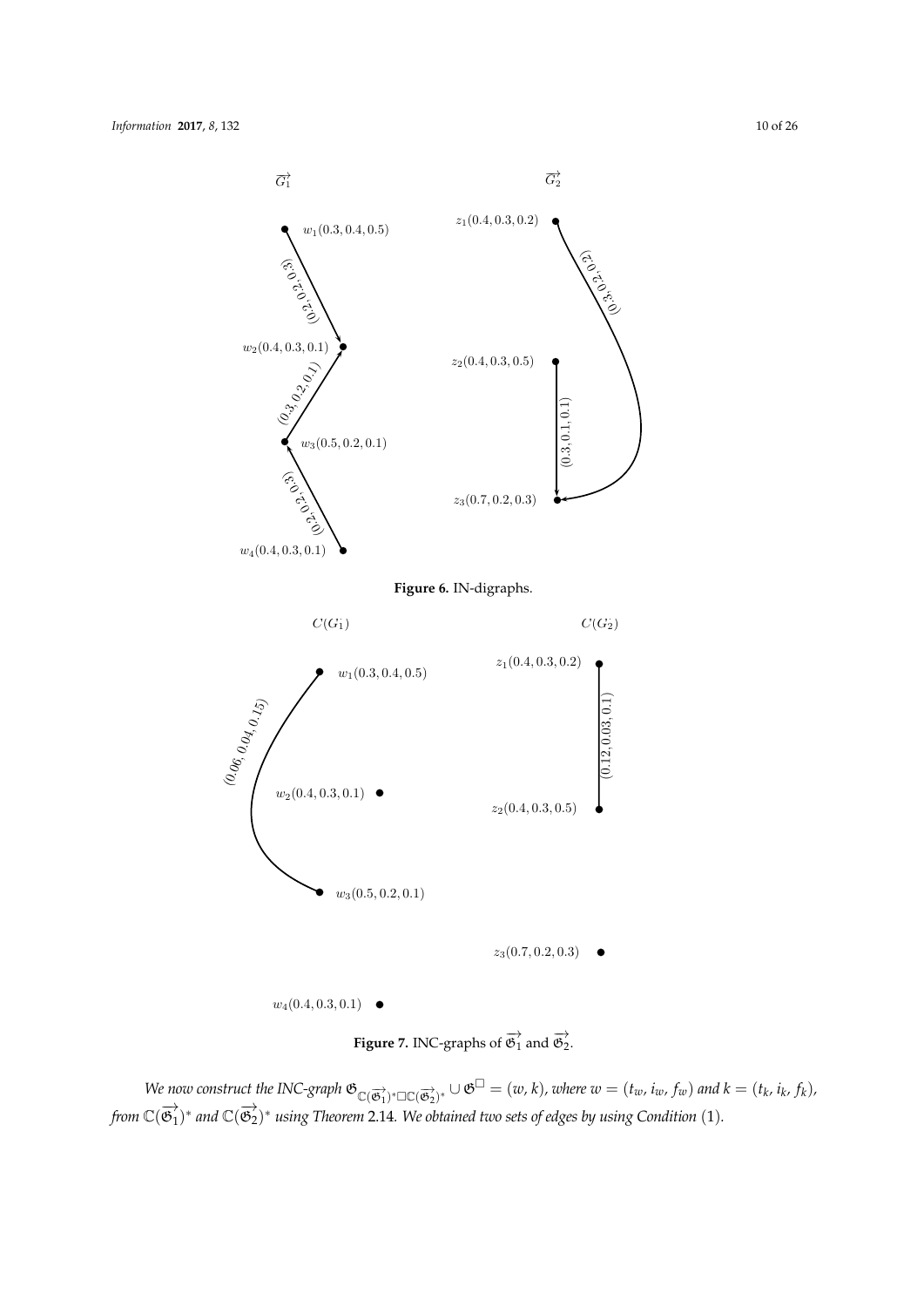$$
E_{\mathbb{C}(\overrightarrow{\mathfrak{G}_{1}})^*} \Box E_{\mathbb{C}(\overrightarrow{\mathfrak{G}_{2}})^*} = \{ (w_1, z_1)(w_1, z_2), (w_2, z_1)(w_2, z_2), (w_3, z_1)(w_3, z_2),(w_4, z_1)(w_4, z_2), (w_1, z_1)(w_3, z_1),(w_1, z_2)(w_3, z_2), (w_1, z_3)(w_3, z_3) \},
$$
E^{\Box} = \{ (w_2, z_1)(w_1, z_3), (w_2, z_1)(w_3, z_3), (w_2, z_2)(w_1, z_3) \newline (w_2, z_2)(w_3, z_3), (w_3, z_1)(w_4, z_3), (w_3, z_2)(w_4, z_3) \}.
$$
$$

*The truth-membership, indeterminacy-membership and falsity-membership of edges can be calculated by using Conditions* (3) *to* (11) *as,*

$$
k((w_1, z_1)(w_1, z_2)) = (t_{h_1}(w_1) \wedge t_{h_2}(z_1) \wedge t_{h_2}(z_2), \quad i_{h_1}(w_1) \wedge i_{h_2}(z_1) \wedge i_{h_2}(z_2), \quad f_{h_1}(w_1) \vee f_{h_2}(z_1) \vee f_{h_2}(z_2))
$$
  
\n
$$
\times (t_{h_1}(w_1) \wedge t_{l_2}(z_1z_3) \wedge t_{l_2}(z_2z_3), \quad i_{h_1}(w_1) \wedge i_{l_2}(z_1z_3) \wedge i_{l_2}(z_2z_3),
$$
  
\n
$$
f_{h_1}(w_1) \vee f_{h_2}(z_1z_3) \vee f_{h_2}(z_2z_3)
$$
  
\n
$$
= (0.3, 0.3, 0.5) \times (0.3, 0.1, 0.5)
$$
  
\n
$$
= (0.09, 0.03, 0.25),
$$
  
\n
$$
k((w_2, z_1)(w_1, z_3)) = (t_{h_1}(w_2) \wedge t_{h_2}(z_1) \wedge t_{h_1}(w_1) \wedge t_{h_2}(z_3), \quad i_{h_1}(w_2) \wedge i_{h_2}(z_1) \wedge i_{h_1}(w_1) \wedge i_{h_2}(z_3),
$$
  
\n
$$
f_{h_1}(w_2) \vee f_{h_2}(z_1) \vee f_{h_1}(w_1) \vee f_{h_2}(z_3) \wedge t_{l_2}(z_1z_3), \quad i_{h_1}(w_2) \wedge i_{l_1}(w_1w_2) \wedge i_{l_2}(z_1z_3),
$$
  
\n
$$
f_{h_1}(w_2) \vee f_{l_1}(w_1w_2) \vee f_{l_2}(z_3) \vee f_{l_2}(z_1z_3)
$$
  
\n
$$
= (0.3, 0.2, 0.5) \times (0.2, 0.2, 0.3)
$$
  
\n
$$
= (0.06, 0.04, 0.15).
$$

<span id="page-10-0"></span>*All the truth-membership, indeterminacy-membership and falsity-membership degrees of adjacent edges of*  $\mathfrak{G}_{\mathbb{C}(\overrightarrow{\mathfrak{G}_1})^*\square\mathbb{C}(\overrightarrow{\mathfrak{G}_2})^*}$  and  $\mathfrak{G}^{\square}$  are given in Table [5.](#page-10-0)

| $(w, \hat{w}) (z, \hat{z})$ | $k(w, \hat{w}) (z, \hat{z})$ |
|-----------------------------|------------------------------|
| $(w_1, z_1)(w_1, z_2)$      | (0.09, 0.03, 0.25)           |
| $(w_2, z_1)(w_2, z_2)$      | (0.12, 0.03, 0.1)            |
| $(w_3, z_1)(w_3, z_2)$      | (0.12, 0.02, 0.1)            |
| $(w_4, z_1)(w_4, z_2)$      | (0.12, 0.03, 0.1)            |
| $(w_1, z_1)(w_3, z_1)$      | (0.06, 0.04, 0.15)           |
| $(w_1, z_3)(w_3, z_3)$      | (0.06, 0.04, 0.15)           |
| $(w_2, z_1)(w_1, z_3)$      | (0.06, 0.04, 0.15)           |
| $(w_2, z_1)(w_3, z_3)$      | (0.12, 0.04, 0.09)           |
| $(w_2, z_2)(w_1, z_3)$      | (0.06, 0.02, 0.15)           |
| $(w_2, z_2)(w_3, z_3)$      | (0.12, 0.02, 0.15)           |
| $(w_3, z_1)(w_4, z_3)$      | (0.12, 0.02, 0.09)           |
| $(w_3, z_2)(w_4, z_3)$      | (0.12, 0.02, 0.15)           |
| $(w_1, z_2)(w_3, z_2)$      | (0.06, 0.04, 0.25)           |

**Table 5.** Adjacent edges of  $\mathfrak{G}_{\mathbb{C}(\overrightarrow{\mathfrak{G}_1})^*\Box\mathbb{C}(\overrightarrow{\mathfrak{G}_2})^*}\cup \mathfrak{G}^{\Box}$ .

*The INC-graph obtained by using this method is given in Figure [8](#page-11-0) where solid lines indicate part of INC-graph*  $\phi$  *obtained from*  $\mathfrak{G}_{\mathbb{C}(\overrightarrow{\mathfrak{G}_1})^*\square\mathbb{C}(\overrightarrow{\mathfrak{G}_2})^*}$  *and the dotted lines indicate the part of*  $\mathfrak{G}^\square$ *.* 

 $\overrightarrow{The}$  Cartesian product  $\overrightarrow{\mathfrak{G}}_1^\rightarrow\Box\overrightarrow{\mathfrak{G}}_2^\rightarrow$  of IN-digraphs  $\overrightarrow{\mathfrak{G}}_1^\rightarrow$  and  $\overrightarrow{\mathfrak{G}}_2^\rightarrow$  is shown in Figure [9.](#page-11-1) The IN-out-neighborhoods  $\phi$   $\overrightarrow{\mathfrak{G}_{1}}\Box\overrightarrow{\mathfrak{G}_{2}}$  are calculated in Table [6.](#page-12-0) The INC-graphs of  $\overrightarrow{\mathfrak{G}_{1}}\Box\overrightarrow{\mathfrak{G}_{2}}$  are shown in Figure [10.](#page-12-1)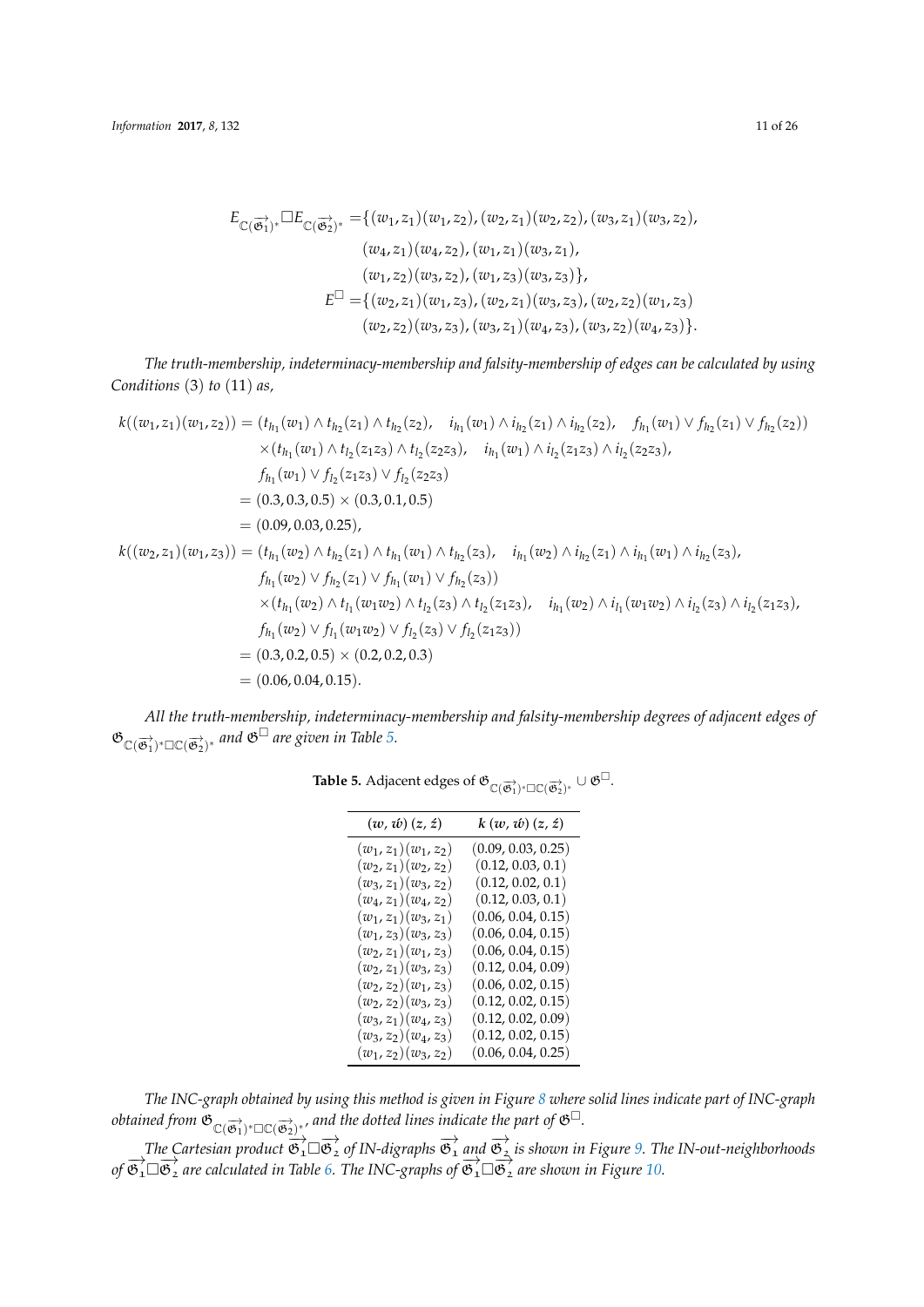$z_1$   $z_2$   $z_3$ 

 $(0.09, 0.03, 0.25)$ 

<span id="page-11-1"></span><span id="page-11-0"></span> $(0.3, 0.3, 0.5)$  $(0.3, 0.2, 0.5)$  $w_1$  $(0.3, 0.3, 0.5)$ ı (0.06, 0.02, 0.15)  $(0.06, 0.02, 0.15)$  $(0.06, 0.04, 0.15)$  $(0.06, 0.04, 0.15)$  $(0.06, 0.04, 0.15)$  $(0.4, 0.2, 0.3)$  $(0.4, 0.3, 0.5)$  $w_2$  $(0.4, 0.3, 0.2)$ ı  $(0.12, 0.03, 0.1)$ ĩ ı  $(0.06, 0.04, 0.25)$  $(0,12,0.04,0.09)$  $\overset{(o.2)}{\ddots}$  $\zeta^o_{Q_2}$  $\cdot \frac{O_{\lambda_{\mathcal{O}}}}{O_{\lambda_{\mathcal{O}}}}$  $(0.4, 0.2, 0.2)$  $w_3$  $(0.5, 0.2, 0.3)$  $(0.4, 0.2, 0.5)$ ı  $(0.12, 0.02, 0.1)$ ٦  $(0.12, 0.02, 0.09)$  $\mathcal{L}^{\rho}$  $\zeta^0_Q$  $\stackrel{c}{\sim} \stackrel{O}{\sim}$  $w_4$  $(0.4, 0.3, 0.5)$  $(0.4, 0.3, 0.2)$   $\bullet$  $\bullet$   $(0.4, 0.2, 0.3)$  $(0.12, 0.03, 0.1)$ **Figure 8.**  $\mathfrak{G}_{\mathbb{C}(\overrightarrow{\mathfrak{G}_{1}})^*\Box\mathbb{C}(\overrightarrow{\mathfrak{G}_{2}})^*}\cup \mathfrak{G}^{\Box}.$  $z_1$   $z_2$   $z_3$  $(0.3, 0.2, 0.5)$  $(0.3, 0.2, 0.5)$  $\boldsymbol{w}_1$  $(0.3, 0.3, 0.5)$  $(0.3, 0.3, 0.5)$  $(0.3, 0.1, 0.5)$  $(0.2, 0.2, 0.5)$  $(0.2, 0.2, 0.3)$  $(0.2, 0.2, 0.3)$  $(0.3, 0.2, 0.2)$  $(0.4, 0.2, 0.3)$  $w_2$  $(0.4, 0.3, 0.2)$  $(0.4, 0.3, 0.5)$   $\uparrow$  $(0.3, 0.1, 0.1)$  $(0.3, 0.2, 0.5)$  $(0.3, 0.2, 0.2)$  $(0.3, 0.2, 0.2)$  $(0.3, 0.2, 0.3)$  $(0.4, 0.2, 0.5)$  $(0.5, 0.2, 0.3)$  $(0.4, 0.2, 0.2)$  $w_3$ ı ť  $(0.3, 0.1, 0.1)$  $(0.3, 0.1, 0.5)$  $(0.3, 0.2, 0.2)$  $(0.3, 0.1, 0.2)$  $(0.3, 0.1, 0.3)$  $(0.4, 0.3, 0.5)$  $(0.4, 0.2, 0.3)$  $(0.4, 0.3, 0.2)$  $w_4$ D  $(0.3, 0.1, 0.1)$ 

**Figure 9.**  $\overrightarrow{\mathfrak{G}_1} \square \overrightarrow{\mathfrak{G}_2}$ .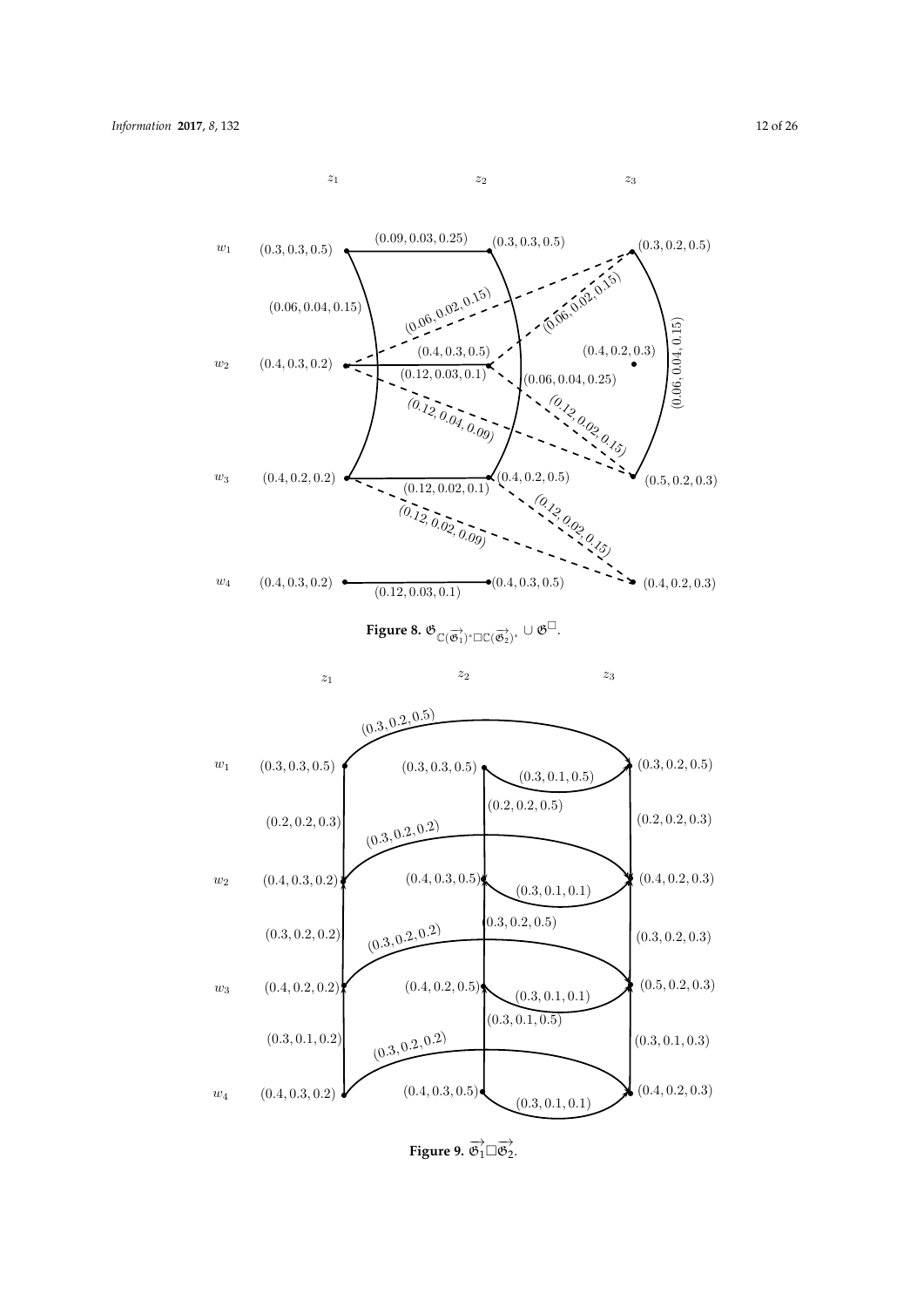<span id="page-12-0"></span>

| (w, z)       | $\mathbb{N}^+(w,z)$                                             |
|--------------|-----------------------------------------------------------------|
| $(w_1, z_1)$ | $\{((w_2, z_1), 0.2, 0.2, 0.3), ((w_1, z_3), 0.3, 0.2, 0.5)\}\$ |
| $(w_1, z_2)$ | $\{((w_1, z_3), 0.3, 0.1, 0.5), ((w_2, z_2), 0.2, 0.2, 0.5)\}\$ |
| $(w_1, z_3)$ | $\{((w_2, z_3), 0.2, 0.2, 0.3)\}\$                              |
| $(w_2, z_1)$ | $\{((w_2, z_3), 0.3, 0.2, 0.2)\}\$                              |
| $(w_2, z_2)$ | $\{((w_2, z_3), 0.3, 0.1, 0.1)\}\$                              |
| $(w_2, z_3)$ |                                                                 |
| $(w_3, z_1)$ | $\{((w_3, z_3), 0.3, 0.2, 0.2), ((w_2, z_1), 0.3, 0.2, 0.2)\}\$ |
| $(w_3, z_2)$ | $\{((w_2, z_2), 0.3, 0.2, 0.5), ((w_3, z_3), 0.3, 0.1, 0.1)\}\$ |
| $(w_3, z_3)$ | $\{((w_2, z_3), 0.3, 0.2, 0.3)\}\$                              |
| $(w_4, z_1)$ | $\{((w_4, z_3), 0.3, 0.2, 0.2), ((w_3, z_1), 0.3, 0.1, 0.2)\}\$ |
| $(w_4, z_2)$ | $\{((w_4, z_3), 0.3, 0.1, 0.1), ((w_3, z_2), 0.3, 0.1, 0.5)\}\$ |
| $(w_4, z_2)$ | $\{((w_3, z_3), 0.3, 0.1, 0.3)\}\$                              |

 $z_1$   $z_2$   $z_3$ 

**Table 6.** IN-out-neighborhoods of  $\overrightarrow{\mathfrak{G}}_1 \square \overrightarrow{\mathfrak{G}}_2$ .

<span id="page-12-1"></span>

**Figure 10.**  $\mathbb{C}(\overrightarrow{\mathfrak{G}_1} \square \overrightarrow{\mathfrak{G}_2})$ .

It can be seen that  $\overrightarrow{\mathfrak{G}_1} \square \overrightarrow{\mathfrak{G}_2}$   $\cong \mathfrak{G}_{\mathbb{C}(\overrightarrow{\mathfrak{G}_1})^* \square \mathbb{C}(\overrightarrow{\mathfrak{G}_2})^*} \cup \mathfrak{G}^{\square}$  *from Figures [8](#page-11-0) and [10.](#page-12-1)* 

**Definition 10.** *The intuitionistic neutrosophic open-neighborhood of a vertex w of an IN-graph*  $\mathfrak{G} = (X, h, k)$  *is IN-set*  $\mathbb{N}(w) = (X_w, t_w, i_w, f_w)$ *, where,* 

$$
X_w = \{z | k_1(w, z) > 0, k_2(w, z) > 0, k_3(w, z) > 0\},\
$$

and  $t_w$  :  $X_w \rightarrow [0,1]$  defined by  $t_w(z) = k_1(w, z)$ ,  $i_w$  :  $X_w \rightarrow [0,1]$  defined by  $i_w(z) = k_2(w, z)$  and  $f_z$  :  $X_w$   $\rightarrow$  [0,1] *defined by*  $f_w(z) = k_3(w, z)$ *. For every vertex*  $w \in X$ *, the intuitionistic neutrosophic* singleton set,  $A_w = (w, h'_1, h'_2, h'_3)$ , such that:  $h'_1 : \{w\} \to [0,1], h'_2 : \{w\} \to [0,1], h'_3 : \{w\} \to [0,1]$ defined by  $h'_1(w) = h_1(w)$ ,  $h'_2(w) = h_2(w)$  and  $h'_3(w) = h_3(w)$ , respectively. The intuitionistic neutrosophic *closed-neighborhood of a vertex w is*  $\mathbb{N}[w] = \mathbb{N}(w) \cup A_w$ *.*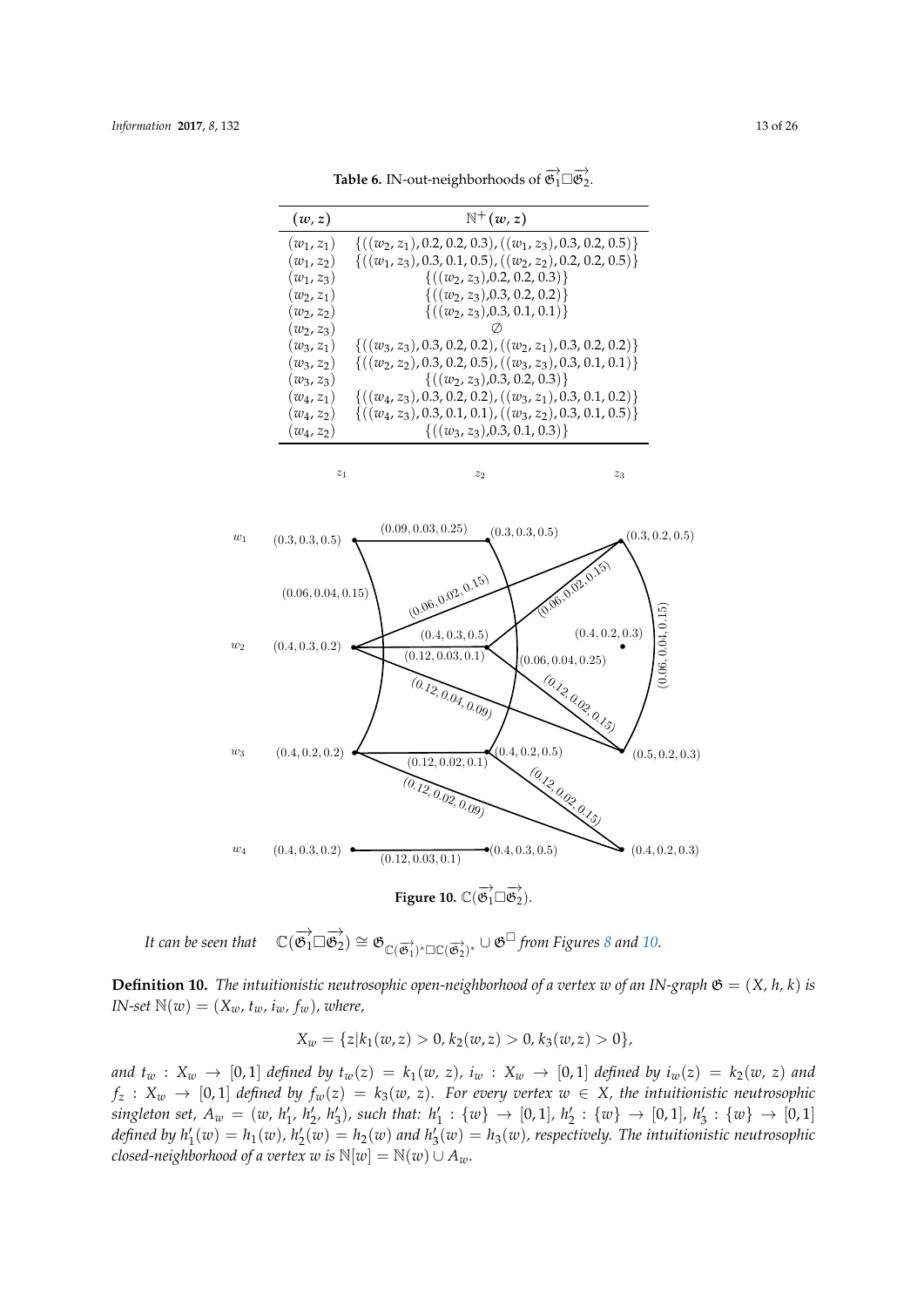*Information* **2017**, *8*, 132 14 of 26

**Definition 11.** *Suppose*  $\mathfrak{G} = (X, h, k)$  *is an IN-graph. The single-valued intuitionistic neutrosophic open-neighborhood graph of* G *is an IN-graph* N(G) = (*X, h, k*<sup>0</sup> )*, which has the same intuitionistic neutrosophic set of vertices in*  $\mathfrak{G}$  *and has an intuitionistic neutrosophic edge between two vertices*  $w, z \in X$  *in*  $\mathbb{N}(\mathfrak{G})$  *if and only if*  $\mathbb{N}(w) \cap \mathbb{N}(z)$  *is a non-empty IN-set in*  $\mathfrak{G}$ *. The truth-membership, indeterminacy-membership and falsity-membership values of the edge* (*w, z*) *are given by:*

$$
k'_1(w, z) = [h_1(w) \wedge h_1(z)]H_1(\mathbb{N}(w) \cap \mathbb{N}(z)),
$$
  
\n
$$
k'_2(w, z) = [h_2(w) \wedge h_2(z)]H_2(\mathbb{N}(w) \cap \mathbb{N}(z)),
$$
  
\n
$$
k'_3(w, z) = [h_3(w) \vee h_3(z)]H_3(\mathbb{N}(w) \cap \mathbb{N}(z)), respectively.
$$

**Definition 12.** *Suppose*  $\mathfrak{G} = (X, h, k)$  *is an IN-graph. The single-valued intuitionistic neutrosophic*  $\mathsf{closed\text{-}neighborhood}$  graph of  $\mathfrak G$  is an IN-graph  $\mathbb N(\mathfrak G)=(X,h,k')$ , which has the same intuitionistic neutrosophic *set of vertices in*  $\mathfrak{G}$  *and has an intuitionistic neutrosophic edge between two vertices*  $w, z \in X$  *in*  $\mathbb{N}[\mathfrak{G}]$  *if and only if* <sup>N</sup>[*w*] <sup>∩</sup> <sup>N</sup>[*z*] *is a non-empty IN-set in* <sup>G</sup>*. The truth-membership, indeterminacy-membership and falsity-membership values of the edge* (*w, z*) *are given by:*

$$
k'_1(w, z) = [h_1(w) \wedge h_1(z)]H_1(\mathbb{N}[w] \cap \mathbb{N}[z]),
$$
  
\n
$$
k'_2(w, z) = [h_2(w) \wedge h_2(z)]H_2(\mathbb{N}[w] \cap \mathbb{N}[z]),
$$
  
\n
$$
k'_3(w, z) = [h_3(w) \vee h_3(z)]H_3(\mathbb{N}[w] \cap \mathbb{N}[z]), respectively.
$$

**Example 5.** Consider  $G = (X, h, k)$  to be an IN-graph, such that  $X = \{a, b, c, d\}$ ,  $h = \{(a, 0.5, 0.4, 0.3),$ (*b,* 0.6*,* 0.3*,* 0.1)*,* (*c,* 0.7*,* 0.3*,* 0.1)*,* (*d,* 0.5*,* 0.6*,* 0.3)}*, and k* = {(*ab,* 0.3*,* 0.2*,* 0.2)*,* (*ad,* 0.4*,* 0.3*,* 0.2)*,* (*bc,* 0.5*,* 0.2*,* 0.1)*,* (*cd,* 0.4*,* 0.2*,* 0.2)}*, as shown in Figure [11.](#page-13-0) Then, corresponding intuitionistic neutrosophic open and closed-neighborhood graphs are shown in Figure [12.](#page-14-0)*

<span id="page-13-0"></span>

**Figure 11.** IN-digraph.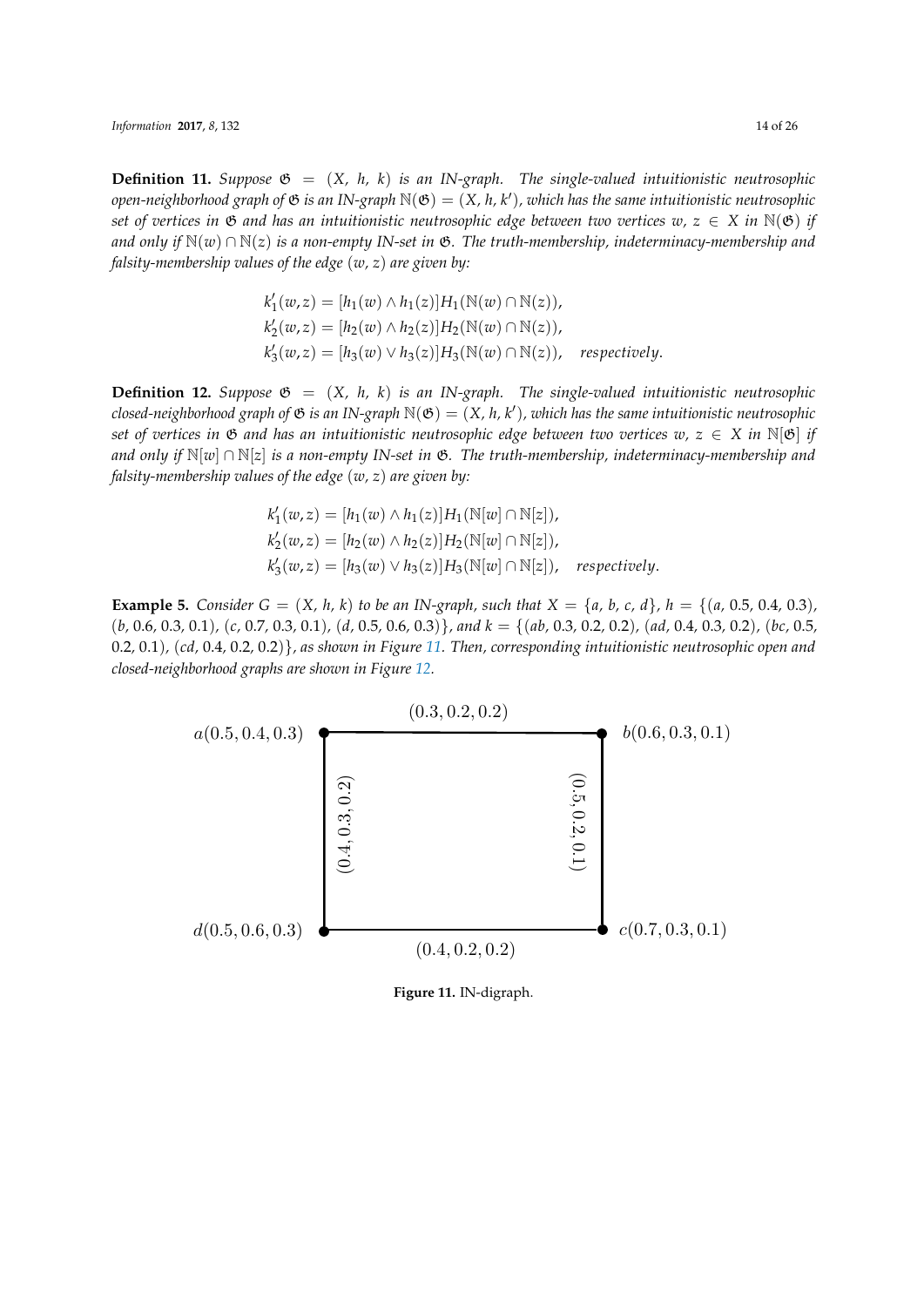

<span id="page-14-0"></span>

**Figure 12.** (**a**)  $\mathbb{N}(\mathfrak{G})$ ; (**b**)  $\mathbb{N}[\mathfrak{G}]$ .

**Theorem 4.** For each edge of an IN-graph  $\mathfrak{G}$ , there exists an edge in  $\mathbb{N}[\mathfrak{G}]$ .

**Proof.** Suppose  $(w, z)$  is an edge of an IN-graph  $\mathfrak{G} = (V, h, k)$ . Suppose  $\mathbb{N}[\mathfrak{G}] = (V, h, k')$  is the corresponding closed neighborhood of an IN-graph. Suppose  $w, z \in \mathbb{N}[w]$  and  $w, z \in \mathbb{N}[z]$ . Then,  $w$ , *z* ∈  $\mathbb{N}[w]$  ∩  $\mathbb{N}[z]$ . Hence,

$$
H_1(\mathbb{N}[w] \cap \mathbb{N}[z]) \neq 0,
$$
  
\n
$$
H_2(\mathbb{N}[w] \cap \mathbb{N}[z]) \neq 0,
$$
  
\n
$$
H_3(\mathbb{N}[w] \cap \mathbb{N}[z]) \neq 0.
$$

Then,

$$
k'_1(w, z) = [h_1(w) \wedge h_1(z)]H_1(\mathbb{N}[w] \cap \mathbb{N}[z]) \neq 0,k'_2(w, z) = [h_2(w) \wedge h_2(z)]H_2(\mathbb{N}[w] \cap \mathbb{N}[z]) \neq 0,k'_3(w, z) = [h_3(w) \vee h_3(z)]H_3(\mathbb{N}[w] \cap \mathbb{N}[z]) \neq 0.
$$

Thus, for each edge  $(w, z)$  in IN-graph  $\mathfrak{G}$ , there exists an edge  $(w, z)$  in  $\mathbb{N}[\mathfrak{G}]$ .  $\Box$ 

**Definition 13.** *The support of an IN-set*  $\check{A} = (w, t_{\check{A}}, i_{\check{A}}, f_{\check{A}})$  *in X is the subset*  $\hat{A}$  *of X defined by:* 

$$
\hat{A} = \{w \in X : t_{\check{A}}(w) \neq 0, i_{\check{A}}(w) \neq 0, f_{\check{A}}(w) \neq 1\}
$$

*and*  $|\text{supp}(\hat{A})|$  *is the number of elements in the set.* 

We now discuss *p*-competition intuitionistic neutrosophic graphs.

Suppose *p* is a positive integer. Then, *p*-competition IN-graph  $\mathbb{C}^p(\overrightarrow{\mathfrak{G}})$  of the IN-digraph  $\vec{\mathcal{B}} = (X, h, k)$  is an undirected IN-graph  $\mathfrak{G} = (X, h, k)$ , which has the same intuitionistic neutrosophic set of vertices as in  $\vec{\mathcal{B}}$  and has an intuitionistic neutrosophic edge between two vertices  $w, z \in X$  in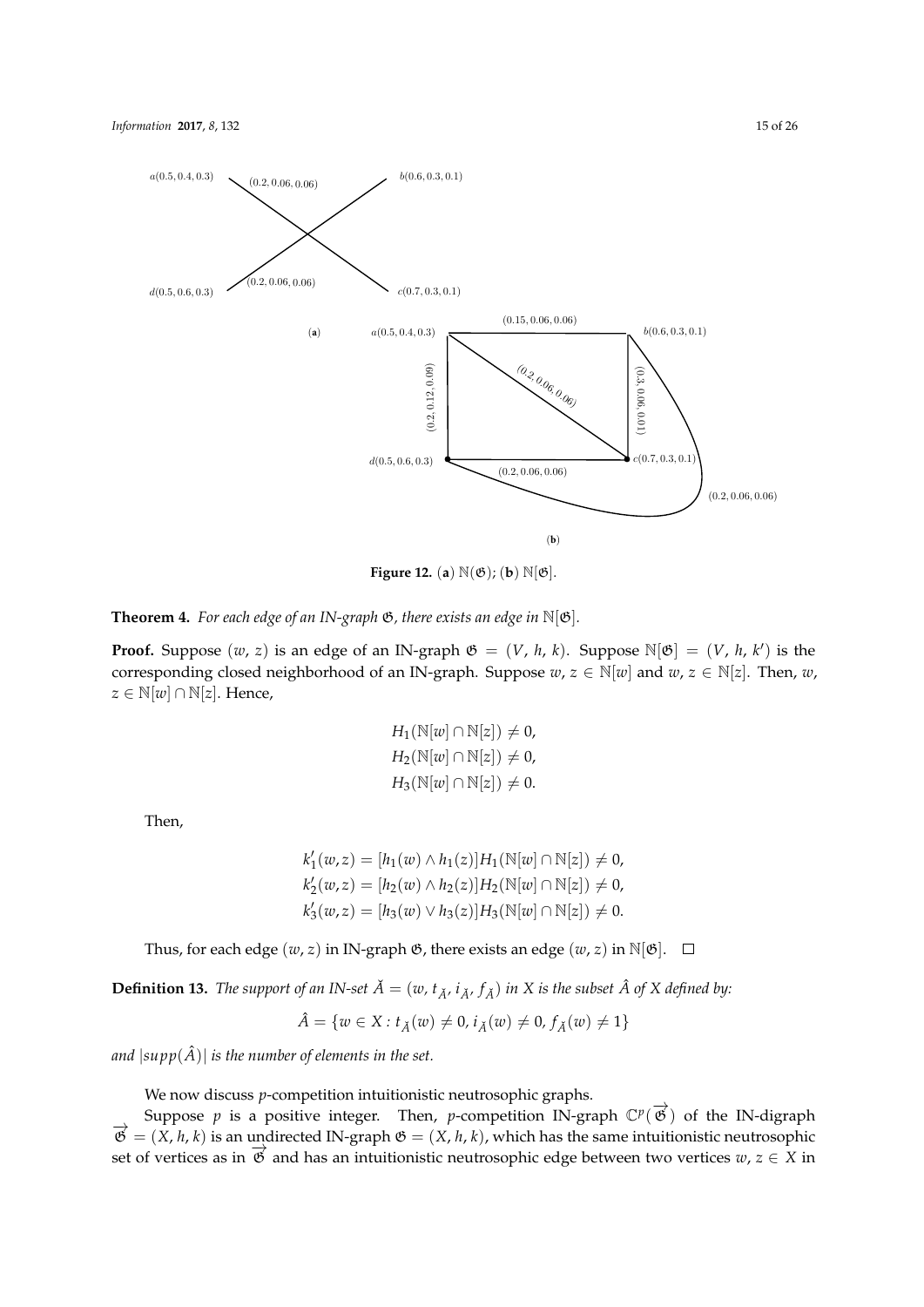$\mathbb{C}^p(\overrightarrow{\mathfrak{G}})$  if and only if  $|supp(\mathbb{N}^+(w) \cap \mathbb{N}^+(z))| \geq p$ . The truth-membership value of edge  $(w, z)$  in  $\mathbb{C}^p(\overrightarrow{\mathfrak{G}})$ is  $t(w, z) = \frac{(i-p)+1}{i} [h_1(w) \wedge h_1(z)] H_1(\mathbb{N}^+(w) \cap \mathbb{N}^+(z))$ ; the indeterminacy-membership value of edge  $(w, z)$  in  $\mathbb{C}^p(\overrightarrow{\mathfrak{G}})$  is  $i(w, z) = \frac{(i-p)+1}{i} [h_2(w) \wedge h_2(z)] H_2(\mathbb{N}^+(w) \cap \mathbb{N}^+(z))$ ; and the falsity-membership value of edge  $(w, z)$  in  $\mathbb{C}^p(\overrightarrow{\mathfrak{G}})$  is  $f(w, z) = \frac{(i-p)+1}{i} [h_3(w) \vee h_3(z)] H_3(\mathbb{N}^+(w) \cap \mathbb{N}^+(z))$  where  $i = |supp(N^{+}(w) ∩ N^{+}(z))|$ .

The three-competition IN-graph is illustrated by the following example.

**Example 6.** Consider  $\overrightarrow{\mathfrak{G}} = (X, h, k)$  to be an IN-digraph, such that  $X = \{w_1, w_2, w_3, z_1, z_2, z_3\}$ ,  $h = \{(w_1, w_2, w_3, z_1, z_2, z_3)\}$ 0.5, 0.1, 0.2),  $(w_2, 0.1, 0.6, 0.3)$ ,  $(w_3, 0.1, 0.2, 0.5)$ ,  $(z_1, 0.7, 0.2, 0.1)$ ,  $(z_2, 0.5, 0.2, 0.3)$ ,  $(z_3, 0.3, 0.7, 0.2)$ and  $k = \{((\overrightarrow{w_1}, \overrightarrow{z_1}), 0.4, \overrightarrow{0.1}, 0.1), ((\overrightarrow{w_1}, \overrightarrow{z_2}), 0.5, \overrightarrow{0.1}, 0.3), ((\overrightarrow{w_1}, \overrightarrow{z_3}), 0.2, \overrightarrow{0.1}, 0.1), ((\overrightarrow{w_2}, \overrightarrow{z_1}), 0.1, 0.1, 0.2),$  $(\overrightarrow{(w_2,z_2)}$ , 0.1, 0.1, 0.2),  $(\overrightarrow{(w_2,z_3)}$ , 0.1, 0.5, 0.2),  $(\overrightarrow{(w_3,z_1)}$ , 0.1, 0.1, 0.1)  $(\overrightarrow{(w_3,z_2)}$ , 0.1, 0.1, 0.2) }, as shown in Figure [13.](#page-15-0) Then,  $\mathbb{N}^+(w_1) = \{(z_1, 0.4, 0.1, 0.1), (z_2, 0.5, 0.1, 0.3), (z_3, 0.2, 0.1, 0.1)\}\$ ,  $\mathbb{N}^+(w_2) = \{(z_1, 0.4, 0.1), (z_2, 0.5, 0.1, 0.3), (z_3, 0.2, 0.1, 0.1)\}\$ 0.1, 0.1, 0.2), (z<sub>2</sub>, 0.1, 0.1, 0.2), (z<sub>3</sub>, 0.1, 0.5, 0.2) and  $\mathbb{N}^+(w_3) = \{(z_1, 0.1, 0.1, 0.1), (z_2, 0.1, 0.1, 0.2)\}.$ Therefore,  $\mathbb{N}^+(w_1) \cap \mathbb{N}^+(w_2) = \{(z_1, 0.1, 0.1, 0.2), (z_2, 0.1, 0.1, 0.3), (z_3, 0.1, 0.1, 0.2)\}\$ ,  $\mathbb{N}^+(w_1) \cap \mathbb{N}^+(w_3) =$  $\{(z_1, 0.1, 0.1, 0.1), (z_2, 0.1, 0.1, 0.3)\}\$ and  $\mathbb{N}^+(w_2) \cap \mathbb{N}^+(w_3) = \{(z_1, 0.1, 0.1, 0.2), (z_2, 0.1, 0.1, 0.2)\}.$ 

<span id="page-15-0"></span>*Now,*  $i = |supp(\mathbb{N}^+(w_1) \cap \mathbb{N}^+(w_2))| = 3$ . For  $p = 3$ ,  $t(w_1, w_2) = 0.003$ ,  $i(w_1, w_2) = 0.003$  and  $f(w_1, w_2) = 0.02$ . As shown in Figure [14.](#page-15-1)

<span id="page-15-1"></span>

**Figure 14.** Three-competition IN-graph.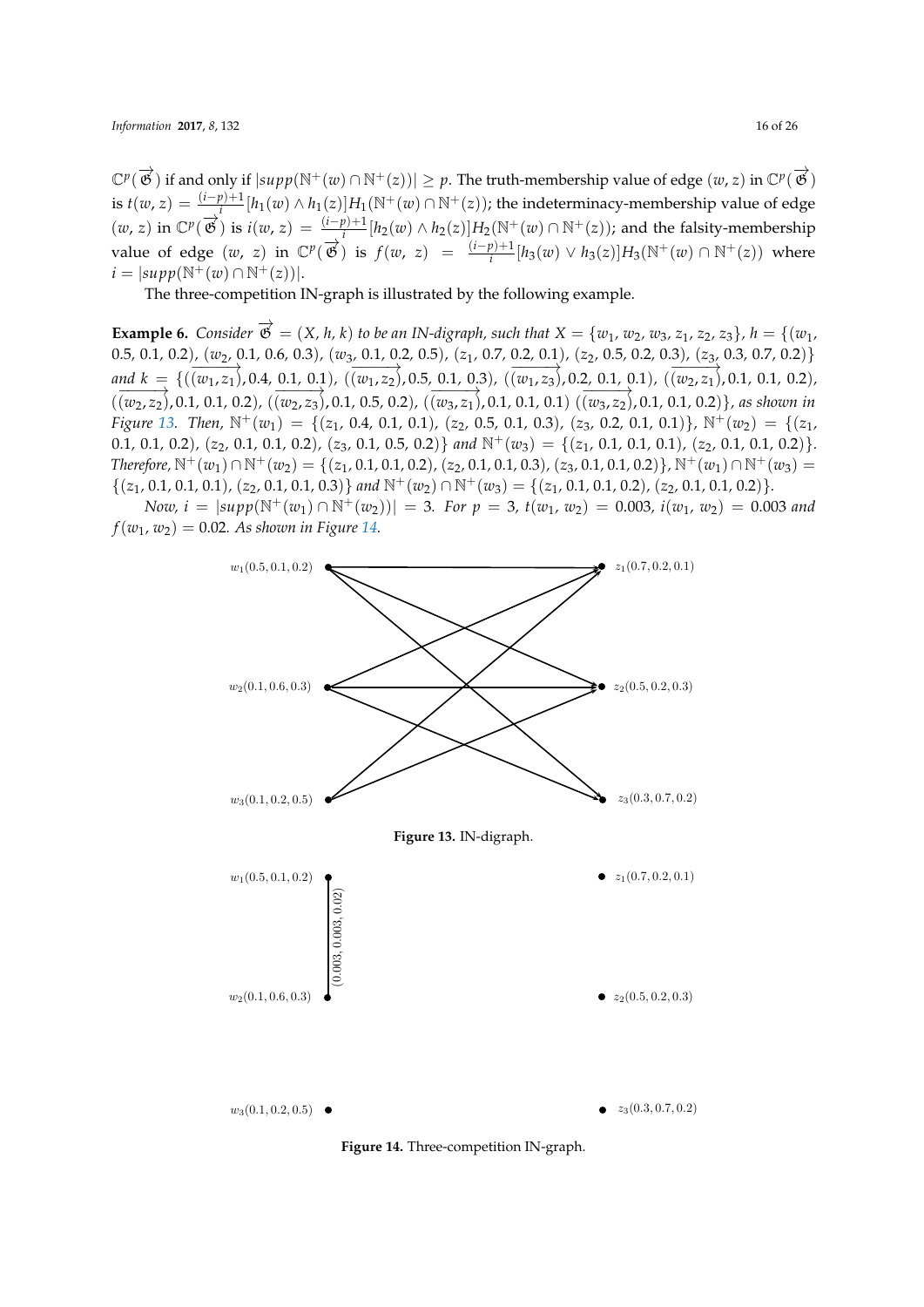We now define another extension of INC-graph known as the *m*-step INC-graph.  $\overrightarrow{P}_{z,w}^m$ : a directed intuitionistic neutrosophic path of length *m* from *z* to *w*. N+ *<sup>m</sup>*(*z*): single-valued intuitionistic neutrosophic *m*-step out-neighborhood of vertex *z*. N− *<sup>m</sup>*(*z*): single-valued intuitionistic neutrosophic *m*-step in-neighborhood of vertex *z*.  $\mathbb{C}_m$   $\overrightarrow{\mathfrak{G}}$ : *m*-step INC-graph of the IN-digraph  $\overrightarrow{\mathfrak{G}}$ .

**Definition 14.** *Suppose*  $\overrightarrow{\mathfrak{G}} = (X, h, k)$  *is an IN-digraph. The m-step IN-digraph of*  $\overrightarrow{\mathfrak{G}}$  *is denoted by*  $\overrightarrow{G}_m = (X, h, k)$ *where the intuitionistic neutrosophic set of vertices of*  $\overline{B}$  *is the same as the intuitionistic neutrosophic set of vertices of* −→*<sup>G</sup> <sup>m</sup> and has an edge between <sup>z</sup> and <sup>w</sup> in* −→*<sup>G</sup> <sup>m</sup> if and only if there exists an intuitionistic neutrosophic directed path*  $\overrightarrow{P}_{z,w}^m$  *in*  $\overrightarrow{\mathfrak{G}}$ .

**Definition 15.** *The intuitionistic neutrosophic m-step out-neighborhood of vertex z of an IN-digraph*  $\overrightarrow{\mathfrak{G}} = (X, h, k)$ *is IN-set:*

$$
\mathbb{N}_m^+(z) = (X_z^+, t_z^+, i_z^+, f_z^+), \quad \text{where}
$$

 $X_z^+=\{w|$  there exists a directed intuitionistic neutrosophic path of length m from z to  $w$ ,  $\overrightarrow{P}_{z,w}^m\}$  ,  $t_z^+:X_z^+\to[0,1]$  ,  $i_{z_1}^+$  :  $X_z^+$   $\rightarrow$  [0, 1] and  $f_{z_2}^+$  :  $X_z^+$   $\rightarrow$  [0, 1] are defined by  $t_z^+$  = min{ $t(\overline{w_1,w_2})$ ,  $(w_1, w_2)$  is an edge of  $\overrightarrow{P}_{z,w}^m$ ,  $i_z^+ = min\{i(\overrightarrow{w_1}, \overrightarrow{w_2})$ ,  $(w_1, w_2)$  is an edge of  $\overrightarrow{P}_{z,w}^m\}$  and  $f_z^+ = max\{f(\overrightarrow{w_1}, \overrightarrow{w_2})$ ,  $(w_1, w_2)$  is an edge of  $\overrightarrow{P}_{z,w}^m$ *}*, respectively.

**Definition 16.** *The intuitionistic neutrosophic m-step in-neighborhood of vertex z* of an IN-digraph  $\vec{\mathfrak{G}} = (X, h, k)$ *is IN-set:*

$$
\mathbb{N}_m^-(z) = (X_z^-, t_z^-, t_z^-, f_z^-), \text{ where}
$$

 $X_z^-=\{w|$  there exists a directed intuitionistic neutrosophic path of length m from  $w$  to  $z,$   $\overrightarrow{P}_{w,z}^m\}$  ,  $t_z^-:X_z^-\to[0,1]$  ,  $i_{z_1}^-$  :  $X_z^ \rightarrow$  [0, 1] and  $f_{z_2}^-$  :  $X_z^ \rightarrow$  [0, 1] are defined by  $t_z^-$  =  $min\{t(\overline{w_1,w_2})$ ,  $(w_1, w_2)$  is an edge of  $\overrightarrow{P}_{w,z}^m$ ,  $i_z^-$  =  $min\{i(\overrightarrow{w_1}, \overrightarrow{w_2})$ ,  $(w_1, w_2)$  is an edge of  $\overrightarrow{P}_{w,z}^m\}$  and  $f_z^-$  =  $max\{f(\overrightarrow{w_1}, \overrightarrow{w_2})$ ,  $(w_1, w_2)$  is an edge of  $\overrightarrow{P}_{w,z}^m$ , respectively.

**Definition 17.** *Suppose*  $\overrightarrow{\mathfrak{G}} = (X, h, k)$  *is an IN-digraph. The m-step INC-graph of IN-digraph*  $\overrightarrow{\mathfrak{G}}$  *is denoted*  $by\ \mathbb{C}_m(\overrightarrow{\mathfrak{G}})=(X,h,k)$ , which has the same intuitionistic neutrosophic set of vertices as in  $\overrightarrow{\mathfrak{G}}$  and has an  $\vec{e}$  edge between two vertices  $w, z \in X$  in  $\mathbb{C}_m(\overrightarrow{\mathfrak{G}})$  if an<u>d</u> only if  $(\mathbb{N}_m^+(w) \cap \mathbb{N}_m^+(z))$  is a non-empty IN-set in  $\overrightarrow{\mathfrak{G}}$ . The truth-membership value of edge  $(w, z)$  in  $\mathbb{C}_m(\overrightarrow{\mathfrak{G}})$  is  $t(w, z) = [h_1(w) \wedge h_1(z)]H_1(\mathbb{N}_m^+(w) \cap \mathbb{N}_m^+(z));$ the indeterminacy-membership value of edge  $(w,z)$  in  $\mathbb{C}_m(\overrightarrow{\mathfrak{G}})$  is  $i(w,z)=[h_2(w)\wedge h_2(z)]H_2(\mathbb{N}_m^+(w)\cap\mathbb{N}_m^+(z)),$ *and the falsity-membership value of edge*  $(w, z)$  *in*  $\mathbb{C}_m(\overrightarrow{\mathfrak{G}})$  *is*  $f(w, z) = [h_3(w) \vee h_3(z)]H_3(\mathbb{N}_m^+(w) \cap \mathbb{N}_m^+(z)).$ 

The two-step INC-graph is illustrated by the following example.

**Example 7.** Consider  $\vec{\mathfrak{G}} = (X, h, k)$  is an IN-digraph, such that,  $X = \{w_1, w_2, z_1, z_2, z_3\}, h = \{(w_1, w_2, z_1, z_2, z_3\}, h)$ 0.3, 0.4, 0.6),  $(w_2, 0.2, 0.5, 0.3)$ ,  $(z_1, 0.4, 0.2, 0.3)$ ,  $(z_2, 0.7, 0.2, 0.1)$ ,  $(z_3, 0.5, 0.1, 0.2)$ ,  $(z_4, 0.6, 0.3, 0.2)$ , and  $k = \{((\overrightarrow{w_1}, \overrightarrow{z_1})$ , 0.2, 0.1, 0.2),  $(\overrightarrow{w_2}, \overrightarrow{z_4})$ , 0.1, 0.2, 0.3),  $(\overrightarrow{z_1}, \overrightarrow{z_3})$ , 0.3, 0.1, 0.2),  $(\overrightarrow{z_1}, \overrightarrow{z_2})$ , 0.3, 0.1, 0.2),  $(\overrightarrow{(z_4, z_2)}, 0.2, 0.1, 0.1),$  and  $(\overrightarrow{(z_4, z_3)}, 0.4, 0.1, 0.4)\}$ , as shown in Figure [15.](#page-17-0)

Then,  $\mathbb{N}_2^+(w_1) = \{(z_2, 0.2, 0.1, 0.2), (z_3, 0.2, 0.1, 0.2)\}$  and  $\mathbb{N}_2^+(w_2) = \{(z_2, 0.1, 0.1, 0.3), (z_3, 0.1, 0.3)\}$ 0.1, 0.4) }. Therefore,  $\mathbb{N}_2^+(w_1) \cap \mathbb{N}_2^+(w_2) = \{(z_2, 0.1, 0.1, 0.3), (z_3, 0.1, 0.1, 0.4)\}\.$  Thus,  $t(w_1, w_2) = 0.02$ ,  $i(w_1, w_2) = 0.04$  *and*  $f(w_1, w_2) = 0.18$ *. This is shown in Figure [16.](#page-17-1)*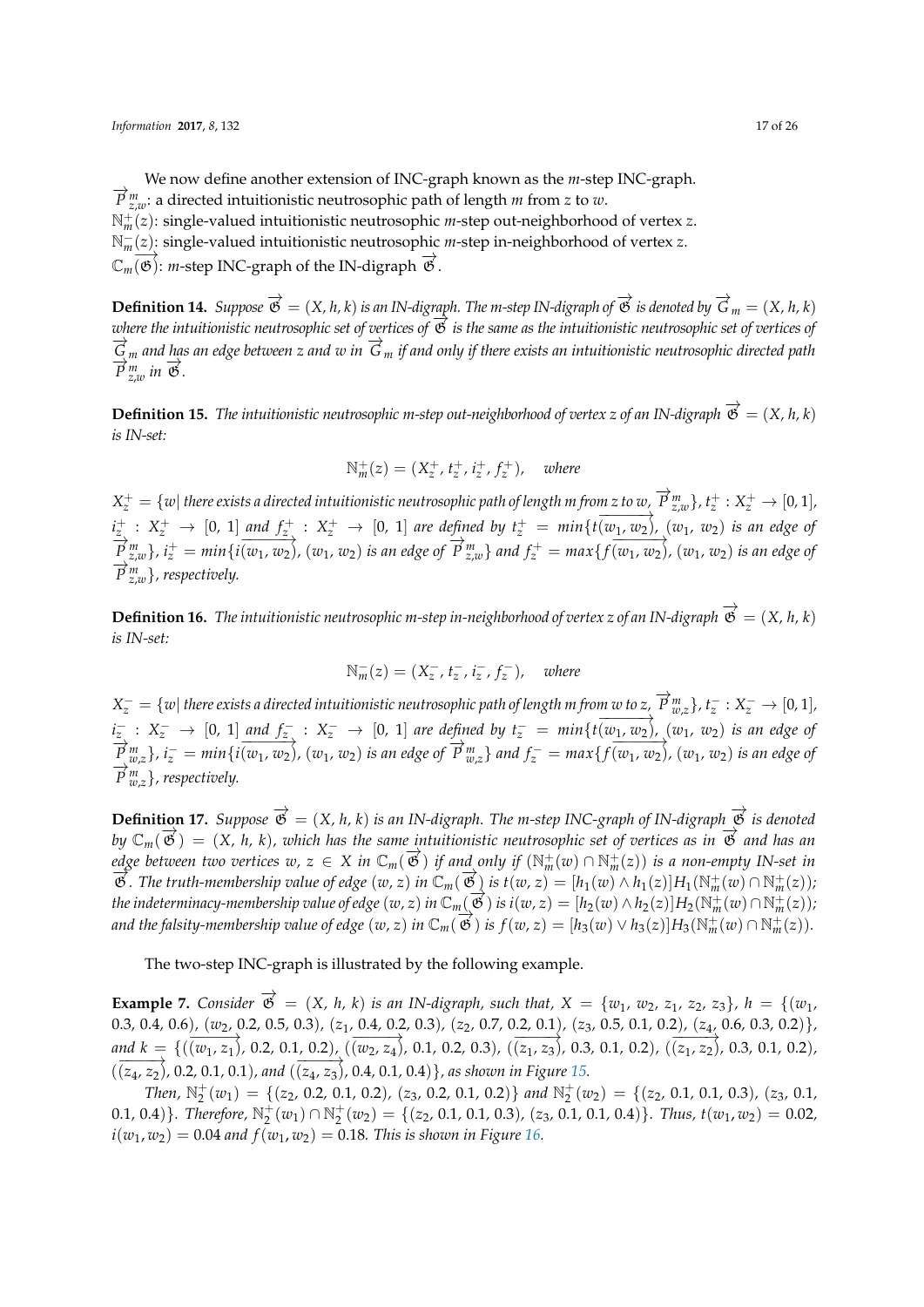<span id="page-17-0"></span>

**Figure 16.** Two-step INC-graph.

<span id="page-17-1"></span>**Definition 18.** *The intuitionistic neutrosophic m-step out-neighborhood of vertex z of an IN-digraph*  $\vec{\mathfrak{G}} = (X, h, k)$ *is IN-set:*

$$
\mathbb{N}_m(z) = (X_z, t_z, i_z, f_z), \quad \text{where}
$$

 $X_z = \{w|$  there exists a directed intuitionistic neutrosophic path of length m from z to w,  $P_{z,w}^m\}$ ,  $t_z: X_z \to$  $[0, 1], i_z: X_z \to [0, 1]$  and  $f_z: X_z \to [0, 1]$  are defined by  $t_z = min\{t(w_1, w_2), (w_1, w_2)$  is an edge of  $P_{z,w}^m$ ,  $i_z = min\{i(w_1, w_2), (w_1, w_2)$  is an edge of  $P_{z,w}^m\}$  and  $f_z = max\{f(w_1, w_2), (w_1, w_2)$  is an edge of *P m z*,*w*}*, respectively.*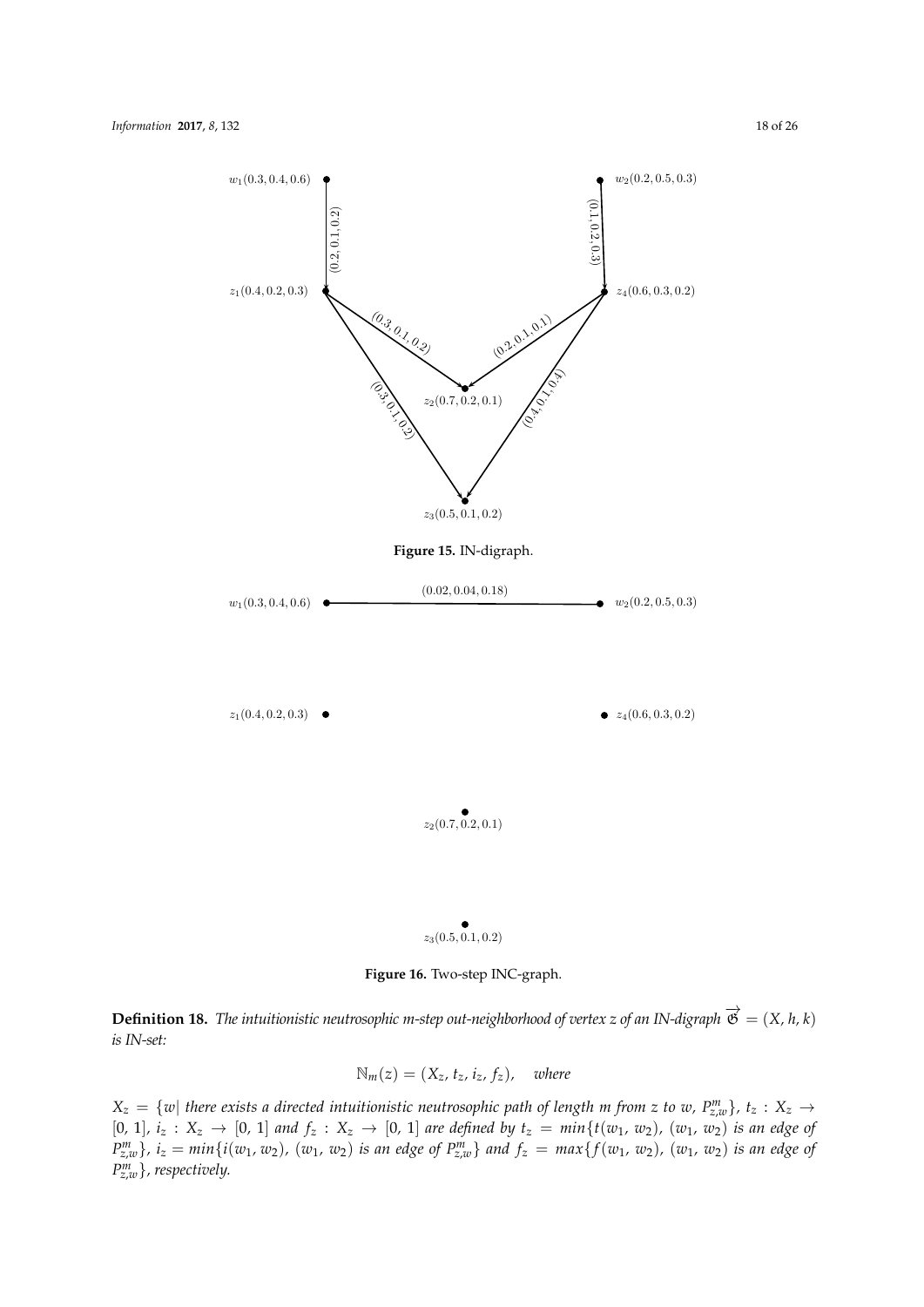*Information* **2017**, *8*, 132 19 of 26

**Definition 19.** *Suppose*  $\mathfrak{G} = (X, h, k)$  *is an IN-graph. Then, the m-step intuitionistic neutrosophic neighborhood graph (IN-neighborhood-graph)*  $\mathbb{N}_m(\mathfrak{G})$  *is defined by*  $\mathbb{N}_m(\mathfrak{G}) = (X, h, \kappa)$ *, where*  $h = (h_1, h_2, h_3)$  $h_3$ ),  $\kappa = (\kappa_1, \kappa_2, \kappa_3)$ ,  $\kappa_1 : X \times X \rightarrow [0, 1]$ ,  $\kappa_2 : X \times X \rightarrow [0, 1]$  and  $\kappa_3 : X \times X \rightarrow [0, 1]$  are such that:

$$
\kappa_1(w, z) = h_1(w) \wedge h_1(z) H_1(\mathbb{N}_m(w) \cap \mathbb{N}_m(z)),
$$
  
\n
$$
\kappa_2(w, z) = h_2(w) \wedge h_2(z) H_2(\mathbb{N}_m(w) \cap \mathbb{N}_m(z)),
$$
  
\n
$$
\kappa_3(w, z) = h_3(w) \vee h_3(z) H_3(\mathbb{N}_m(w) \cap \mathbb{N}_m(z)), respectively.
$$

**Theorem 5.** If all the edges of IN-digraph  $\overrightarrow{\mathfrak{G}} = (X, h, k)$  are independent strong, then all the edges of  $\mathbb{C}_m(\overrightarrow{\mathfrak{G}})$ *are independent strong.*

**Proof.** Suppose  $\overrightarrow{\mathfrak{G}} = (X, h, k)$  is an IN-digraph and  $\mathbb{C}_m(\overrightarrow{\mathfrak{G}}) = (X, h, k)$  is the corresponding *m*-step INC-graph. Since all the edges of  $\overrightarrow{\mathcal{B}}$  are independent strong, then  $H_1(\mathbb{N}_m^+(w) \cap \mathbb{N}_m^+(z)) > 0.5$ ,  $H_2(\mathbb{N}_m^+(w)\cap\mathbb{N}_m^+(z)) < 0.5$  and  $H_3(\mathbb{N}_m^+(w)\cap\mathbb{N}_m^+(z)) < 0.5$ . Then,  $t(w,z) = (h_1(w)\wedge h_1(z))H_1(\mathbb{N}_m^+(w)\cap\mathbb{N}_m^+(z))$  $\mathbb{N}_m^+(z)$ ), or  $t(w,z) > 0.5(h_1(w) \wedge h_1(z))$ , or  $\frac{t(w,z)}{(h_1(w) \wedge h_1(z))}$  $\frac{f(w,z)}{(h_1(w) \land h_1(z))}$  > 0.5,  $i(w,z) = (h_2(w) \land h_2(z))H_2(\mathbb{N}_m^+(w) \cap$  $\mathbb{N}_m^+(z))$ , or  $i(w,z) < 0.5(h_2(w) \wedge h_2(z))$ , or  $\frac{i(w,z)}{(h_2(w)/h_2(z))} < 0.5$  and  $f(w,z) = (h_3(w) \vee h_3(z))H_3(\mathbb{N}_m^+(w) \cap$  $\mathbb{N}_m^+(z)$ ), or  $f(w, z) < 0.5(h_3(w) \vee h_3(z))$ , or  $\frac{f(w, z)}{(h_3(w) \vee h_3(z))} < 0.5$ .

Hence, the edge  $(w, z)$  is independent strong in  $\mathbb{C}_m(\overrightarrow{\mathfrak{G}})$ . Since,  $(w, z)$  is taken to be the arbitrary edge of  $\mathbb{C}_m(\overrightarrow{\mathfrak{G}})$ , thus all the edges of  $\mathbb{C}_m(\overrightarrow{\mathfrak{G}})$  are independent strong.

## <span id="page-18-0"></span>**3. Applications**

Competition graphs are very important to represent the competition between objects. However, still, these representations are unsuccessful to deal with all the competitions of world; for that purpose, INC-graphs are introduced. Now, we discuss the applications of INC-graphs to study the competition along with algorithms. The INC-graphs have many utilizations in different areas.

#### *3.1. Ecosystem*

Consider a small ecosystem: human eats trout; bald eagle eats trout and salamander; trout eats phytoplankton, mayfly and dragonfly; salamander eats dragonfly and mayfly; snake eats salamander and frog; frog eats dragonfly and mayfly; mayfly eats phytoplankton; dragonfly eats phytoplankton. These nine species human, bald eagle, salamander, snake, frog, dragonfly, trout, mayfly and phytoplankton are taken as vertices. Let the degree of existence in the ecosystem of human be 60%, the degree of indeterminacy of existence be 30% and the degree of false-existence be 10%, i.e., the truth-membership, indeterminacy-membership and falsity-membership values of the vertex human are (0.6, 0.3, 0.1). Similarly, we assume the truth-membership, indeterminacy-membership and falsity-membership values of other vertices as (0.7, 0.3, 0.2), (0.4, 0.3, 0.5), (0.3, 0.5, 0.1), (0.3, 0.4, 0.5), (0.3, 0.5, 0.2), (0.7, 0.3, 0.2), (0.6, 0.4, 0.2) and (0.3, 0.5, 0.2). Suppose that human likes to eat trout 20%, indeterminate to eat 10% and dislike to eat, say 10%. The likeness, indeterminacy and dislikeness of preys for predators are shown in Table [7.](#page-19-0)

It is clear that if trout is removed from the food cycle, then human must be lifeless, and in such a situation bald eagle, phytoplankton, dragonfly and mayfly grow in an undisciplined manner. Thus, we can evaluate the food cycle with the help of INC-graphs.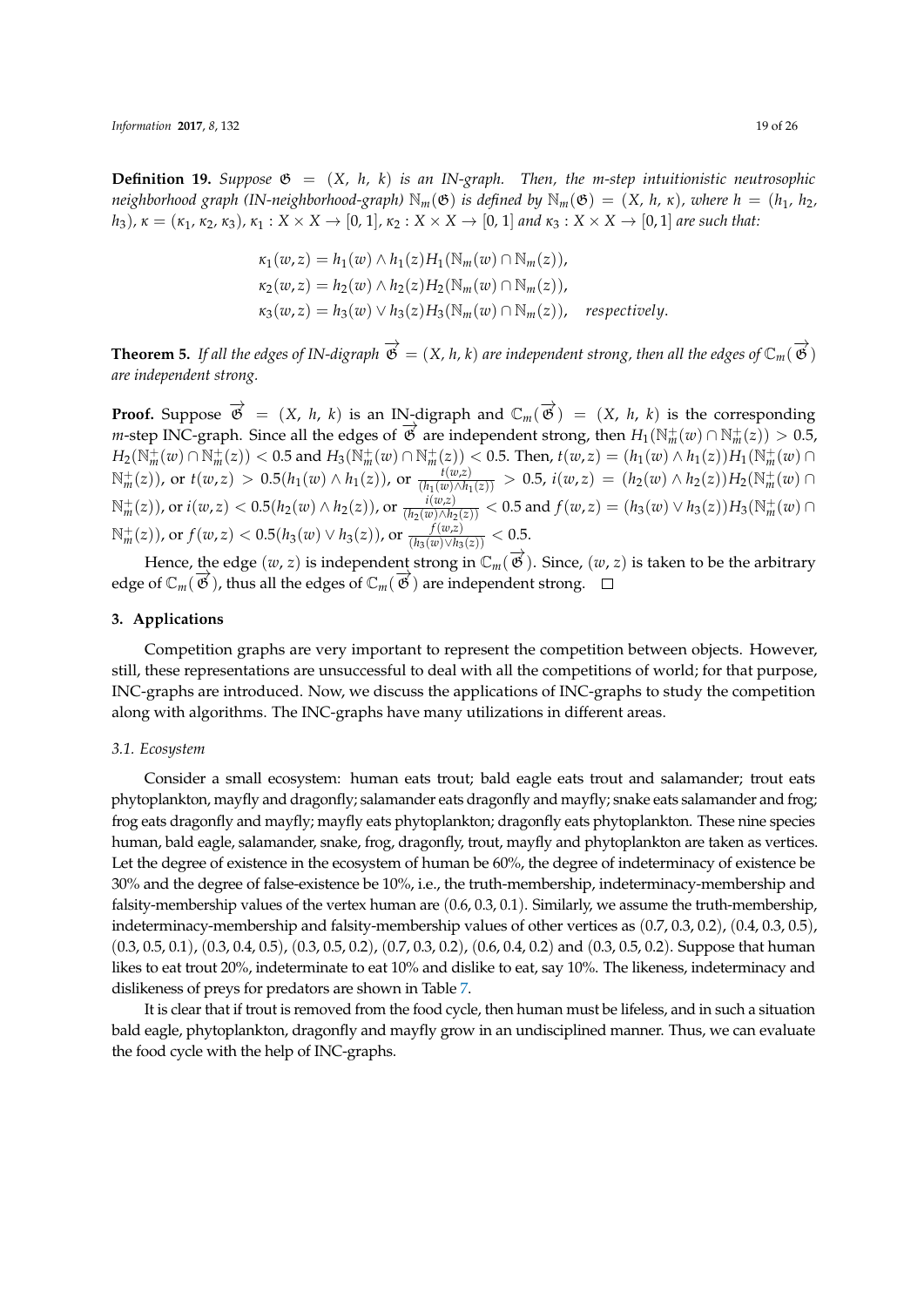<span id="page-19-0"></span>

| Name of Predator | Name of Prey  | Like to Eat | Indeterminate to Eat | <b>Dislike to Eat</b> |
|------------------|---------------|-------------|----------------------|-----------------------|
| Human            | Trout         | 20          | 10                   | 10                    |
| Bald eagle       | Trout         | 20          | 20                   | 20                    |
| Bald eagle       | Salamander    | 30          | 20                   | 30                    |
| Snake            | Salamander    | 20          | 20                   | 10                    |
| Snake            | Frog          | 30          | 20                   | 40                    |
| Salamander       | Dragon fly    | 20          | 20                   | 20                    |
| Salamander       | Mayfly        | 20          | 20                   | 40                    |
| Frog             | Dragon fly    | 30          | 30                   | 30                    |
| Trout            | Dragonfly     | 20          | 40                   | 10                    |
| Trout            | Mayfly        | 30          | 10                   | 10                    |
| Trout            | Phytoplankton | 20          | 10                   | 10                    |
| Dragonfly        | Phytoplankton | 10          | 10                   | 10                    |
| Mayfly           | Phytoplankton | 30          | 30                   | 20                    |
| Frog             | Mayfly        | 10          | 10                   | 10                    |

**Table 7.** Likeness, indeterminacy and dislikeness of preys and predators.

<span id="page-19-1"></span>For this food web Figure [17,](#page-19-1) we have the following Table [8](#page-19-2) of IN-out-neighborhoods.



**Figure 17.** IN-food web.

**Table 8.** IN-out-neighborhoods.

<span id="page-19-2"></span>

| $w \in X$        | $\mathbb{N}^+$ $(w)$                                                                        |
|------------------|---------------------------------------------------------------------------------------------|
| Human            | $\{(Trott, 0.2, 0.1, 0.1)\}\$                                                               |
| Bald eagle       | $\{(Trout, 0.2, 0.2, 0.2), (Salamander, 0.3, 0.2, 0.3)\}\$                                  |
| Salamander       | $\{(Dragonfly, 0.2, 0.2, 0.2), (Mayfly, 0.2, 0.2, 0.4)\}$                                   |
| Snake            | $\{(Salamander, 0.2, 0.2, 0.1), (Frog, 0.3, 0.2, 0.4)\}\$                                   |
| Frog             | $\{(Dragonfly, 0.3, 0.3, 0.3), (Mayfly, 0.1, 0.1, 0.1)\}$                                   |
| Mayfly           | $\{(Phytoplankton, 0.3, 0.3, 0.2)\}$                                                        |
| Phytoplankton    |                                                                                             |
| <b>Dragonfly</b> | $\{(Phytoplankton, 0.1, 0.1, 0.1)\}\$                                                       |
| Trout            | $\{(Phytoplankton, 0.2, 0.1, 0.1), (May fly, 0.3, 0.1, 0.1), (Dragon fly, 0.2, 0.4, 0.1)\}$ |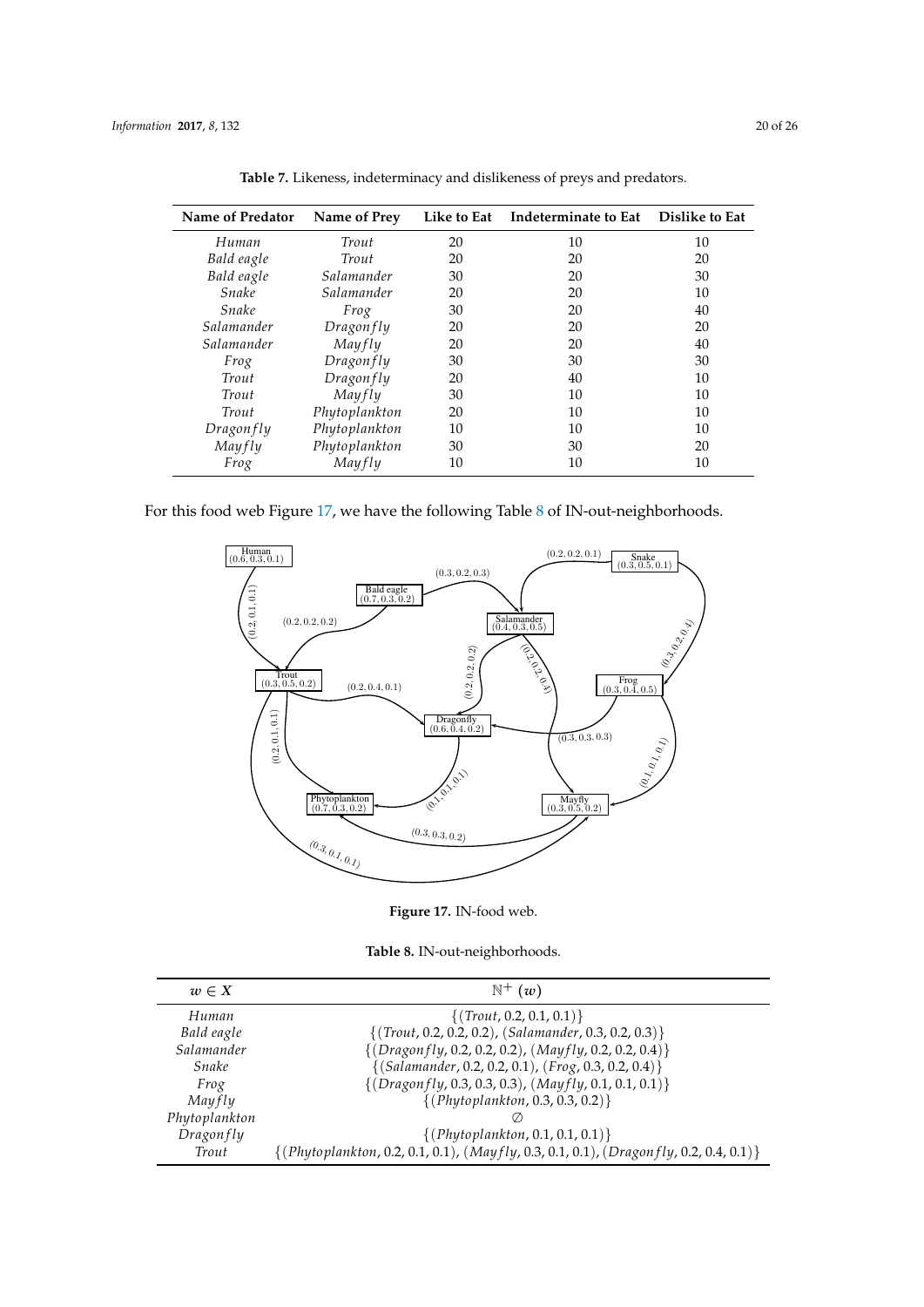*Information* **2017**, *8*, 132 21 of 26

Therefore,  $\mathbb{N}^+$ (*Human* ∩ *Bald eagle*) = {(*Trout,* 0.2, 0.1, 0.2)},  $\mathbb{N}^+$ (*Bald eagle* ∩ *Snake*) = {(*Salamander*, 0.2, 0.2, 0.3)}, <sup>N</sup>+(*Salamander* <sup>∩</sup> *Frog*) = {(*Dragonf ly*, 0.2, 0.2, 0.3), (*Mayf ly*, 0.1, 0.1, 0.4)},  $\mathbb{N}^+$ (*Salamander* ∩ *Trout*) = {(*Dragonfly*, 0.2, 0.2, 0.2), (*Mayfly*, 0.2, 0.1, 0.4)},  $\mathbb{N}^+$ (*Trout* ∩ *Frog*) =  $\{(Dragon fly, 0.2, 0.3, 0.3), (Mayfly, 0.1, 0.1, 0.1)\}, N^+(Mayfly \cap Trout) = \{(Phytoplankton, 0.2, 0.1, 0.1, 0.1, 0.1)\}$ 0.2)},  $\mathbb{N}^+($ *Mayfly*  $\cap$  *Dragonfly* = {(*Phytoplankton,* 0.1, 0.1, 0.2)} and  $\mathbb{N}^+($ *Dragonfly*  $\cap$  *Trout*) = {(*Phytoplankton*, 0.1, 0.1, 0.1)}.

Now, there is an edge between human and bald eagle; snake and bald eagle; salamander and trout; salamander and frog; trout and frog; trout and dragonfly; trout and mayfly; dragonfly and mayfly in the INC-graph, which highlights the competition between them; and for the other pair of species, there is no edge, which indicates that there is no competition in the INC-graph Figure [18.](#page-20-0) For example, there is an edge between human and bald eagle indicating a 12% degree of likeness to prey on the same species, a 3% degree of indeterminacy and a 4% degree of non-likeness between them.

<span id="page-20-0"></span>

**Figure 18.** Corresponding INC-graph

We present our method, which is used in our ecosystem application in Algorithm [1.](#page-20-1)

## **Algorithm 1:** Ecosystem.

- <span id="page-20-1"></span>**Step 1.** Input the truth-membership, indeterminacy-membership and falsity-membership values for set of *n* species.
- **Step 2.** If for any two distinct vertices  $w_i$  and  $w_j$ ,  $t(w_iw_j) > 0$ ,  $i(w_iw_j) > 0$ ,  $f(w_iw_j) > 0$ , then

$$
(w_j, t(w_i w_j), i(w_i w_j), f(w_i w_j)) \in \mathbb{N}^+(w_i).
$$

- **Step 3.** Repeat Step 2 for all vertices  $w_i$  and  $w_j$  to calculate IN-out-neighborhoods  $\mathbb{N}^+(w_i)$ .
- **Step 4.** Calculate  $\mathbb{N}^+(w_i) \cap \mathbb{N}^+(w_j)$  for each pair of distinct vertices  $w_i$  and  $w_j$ .
- **Step 5.** Calculate  $H[\mathbb{N}^+(w_i) \cap \mathbb{N}^+(w_i)].$
- **Step 6.** If  $\mathbb{N}^+(w_i) \cap \mathbb{N}^+(w_j) \neq \emptyset$ , then draw an edge  $w_iw_j$ .
- **Step 7.** Repeat Step 6 for all pairs of distinct vertices.
- **Step 8.** Assign membership values to each edge  $w_iw_j$  using the conditions:

$$
t(w_i w_j) = (w_i \wedge w_j) H_1[N^+(w_i) \cap N^+(w_j)] \n i(w_i w_j) = (w_i \wedge w_j) H_2[N^+(w_i) \cap N^+(w_j)] \n f(w_i w_j) = (w_i \vee w_j) H_3[N^+(w_i) \cap N^+(w_j)].
$$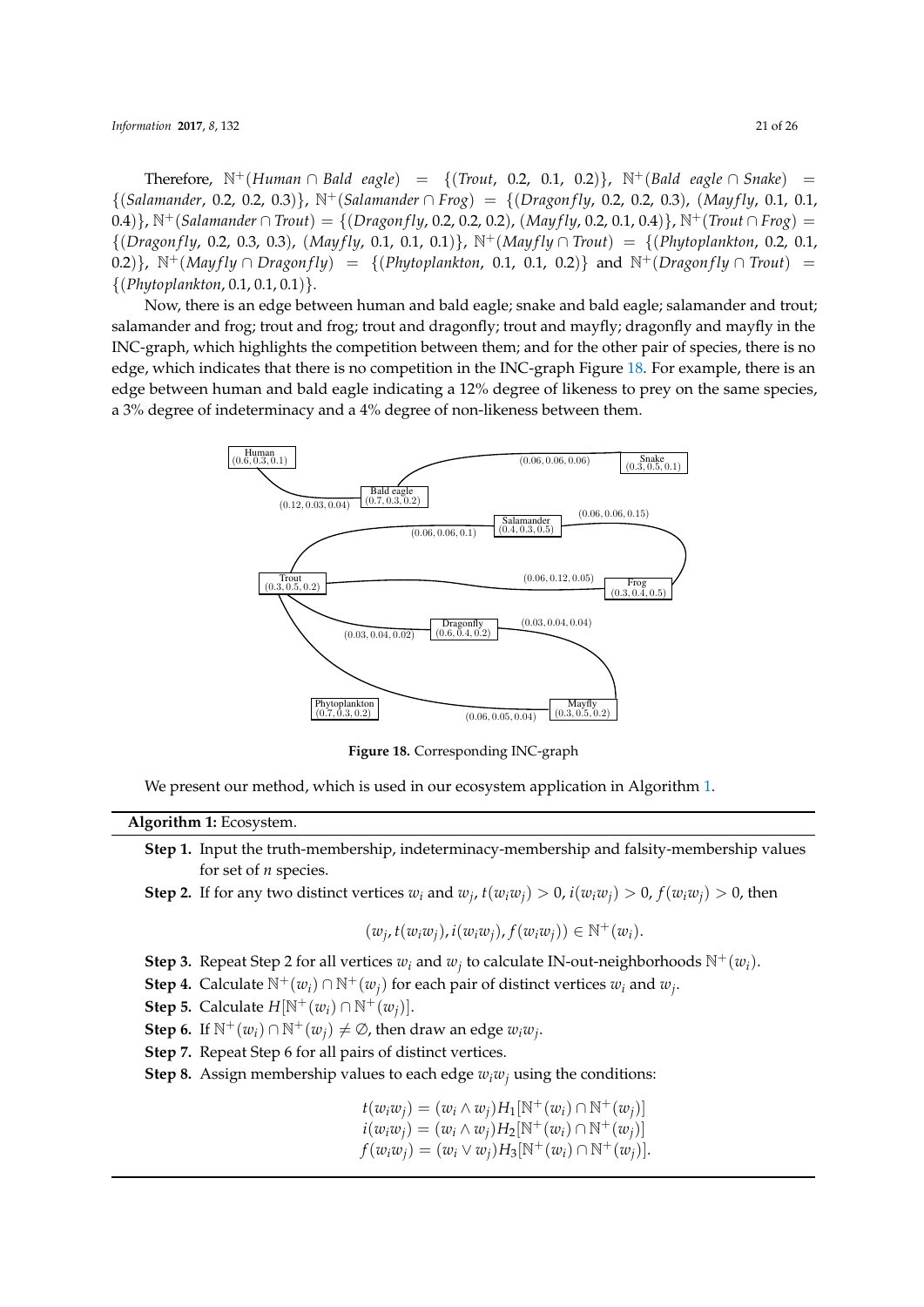#### *3.2. Career Competition*

Consider the IN-digraph Figure [19](#page-21-0) representing the competition between applicants for a career. Let {*Rosaleen*, *Nazneen*, *Abner*, *Amara*, *Casper*} be the set of applicants for the particular careers {*Medicine*, *Pharmacy*, *Anatomy*, *Surgery*}. The truth-membership value of each applicant represents the degree of loyalty quality; the indeterminacy-value represents the indeterminate state of loyalty; and the false-membership value represents the disloyalty of each applicant towards their careers. Let the degree of truth-membership of Nazneen of her loyalty towards her career be 30%: degree of indeterminacy is 50%, and degree of disloyalty is 10%, i.e., the truth-membership, indeterminacy and falsity-membership values of the vertex Nazneen are (0.3, 0.5, 0.1). The truth-membership value of each directed edge between an applicant and a career represents the eligibility for that career; the indeterminacy-value represents the indeterminate state of that career; and the false-membership value represents non-eligibility for that particular career.

<span id="page-21-0"></span>

**Figure 19.** IN-digraph.

Thus, in Table [9,](#page-21-1) <sup>N</sup>+(*Nazneen*) <sup>∩</sup> <sup>N</sup>+(*Rosaleen*) = {(*Surgery*, 0.2, 0.2, 0.4)}, <sup>N</sup>+(*Nazneen*) <sup>∩</sup> <sup>N</sup>+(*Amara*) = {(*Pharmacy*, 0.1, 0.4, 0.3)}, <sup>N</sup>+(*Nazneen*) <sup>∩</sup> <sup>N</sup>+(*Abner*) = {(*Pharmacy*, 0.1, 0.4, 0.5)}, <sup>N</sup>+(*Nazneen*) <sup>∩</sup> <sup>N</sup>+(*Casper*) = <sup>∅</sup>, <sup>N</sup>+(*Rosaleen*) <sup>∩</sup> <sup>N</sup>+(*Amara*) = <sup>∅</sup>, <sup>N</sup>+(*Rosaleen*) <sup>∩</sup> <sup>N</sup>+(*Casper*) = <sup>∅</sup>, <sup>N</sup>+(*Rosaleen*) <sup>∩</sup> <sup>N</sup>+(*Abner*) = <sup>∅</sup>, <sup>N</sup>+(*Amara*) <sup>∩</sup> <sup>N</sup>+(*Casper*) = {(*Medicine*, 0.1, 0.2, 0.3)}, <sup>N</sup>+(*Amara*) <sup>∩</sup> <sup>N</sup>+(*Abner*) = {(*Medicine*, 0.3, 0.3, 0.5), (*Pharmacy*, 0.2, 0.4, 0.5)} and <sup>N</sup>+(*Casper*) <sup>∩</sup> <sup>N</sup>+(*Abner*) = {(*Medicine*, 0.1, 0.2, 0.5), (*Anatomy*, 0.1, 0.4, 0.5)}.

**Table 9.** IN-out-neighborhoods.

<span id="page-21-1"></span>

| $w \in X$ | $\mathbb{N}^+$ $(w)$                                                                  |
|-----------|---------------------------------------------------------------------------------------|
| Nazneen   | $\{(Surgery, 0.2, 0.2, 0.2), (Pharmacy, 0.1, 0.4, 0.2)\}\$                            |
| Rosaleen  | $\{(Surgery, 0.2, 0.3, 0.4)\}$                                                        |
| Amara     | $\{(Medicine, 0.5, 0.3, 0.1), (Pharmacy, 0.2, 0.5, 0.3)\}$                            |
| Casper    | $\{(Medicine, 0.1, 0.2, 0.3), (Anotomy, 0.1, 0.5, 0.2)\}$                             |
| Abner     | $\{(Medicine, 0.3, 0.4, 0.5), (Anotomy, 0.2, 0.4, 0.5), (Pharmacy, 0.2, 0.4, 0.5)\}\$ |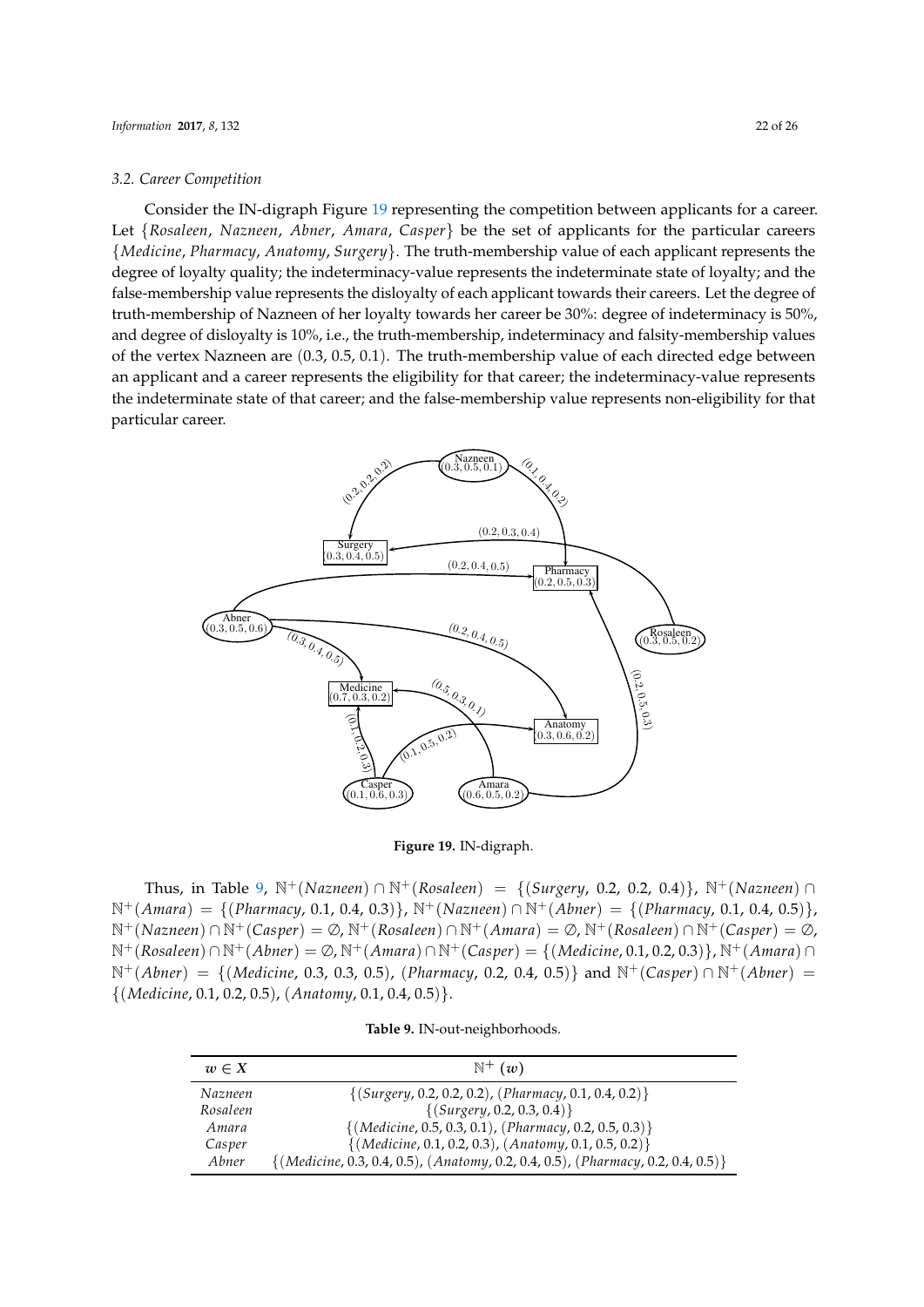The INC-graph is shown in Figure [20.](#page-22-0) The solids lines indicate the strength of competition between two applicants, and dashed lines indicate the applicant competing for the particular career. For example, Nazneen and Rosaleen both are competing for the career, surgery, and the strength of competition between them is (0.06, 0.1, 0.08). In Table [10,](#page-22-1) *W*(*z*, *c*) represents the competition of applicant *z* for career *c* with respect to loyalty quality, indeterminacy and disloyalty to compete with the others. The strength to compete with the other applicants with respect to a particular career is calculated in Table [10.](#page-22-1)

From Table [10,](#page-22-1) Nazneen and Rosaleen have equal strength to compete with the other for the career, surgery. Abner and Casper have equal strength of competition for the career, anatomy. Amara competes with the others for the career, pharmacy and medicine.

<span id="page-22-0"></span>

**Figure 20.** Corresponding INC-graph.

<span id="page-22-1"></span>

| (Applicant, Career) | In Competition | W(Applicant, Career) | S(Applicant, Career) |
|---------------------|----------------|----------------------|----------------------|
| (Nazneen, Surgery)  | Rosaleen       | (0.06, 0.1, 0.08)    | 0.88                 |
| (Rosaleen, Surgery) | Nazneen        | (0.06, 0.1, 0.08)    | 0.88                 |
| (Abner, Anatomy)    | Casper         | (0.01, 0.20, 0.30)   | 0.51                 |
| (Casper, Anatomy)   | Abner          | (0.01, 0.20, 0.30)   | 0.51                 |
| (Nazneen, Pharmacy) | Abner, Amara   | (0.03, 0.20, 0.18)   | 0.65                 |
| (Abner, Pharmacy)   | Amara, Nazneen | (0.06, 0.20, 0.30)   | 0.56                 |
| (Amara, Pharmacy)   | Nazneen, Abner | (0.06, 0.20, 0.18)   | 0.68                 |
| (Amara, Medicine)   | Abner, Casper  | (0.05, 0.15, 0.195)  | 0.705                |
| (Casper, Medicine)  | Abner, Amara   | (0.01, 0.15, 0.195)  | 0.665                |
| (Abner, Medicine)   | Casper, Amara  | (0.05, 0.20, 0.30)   | 0.55                 |

We present our method, which is used in our career competition application in Algorithm [2.](#page-23-3)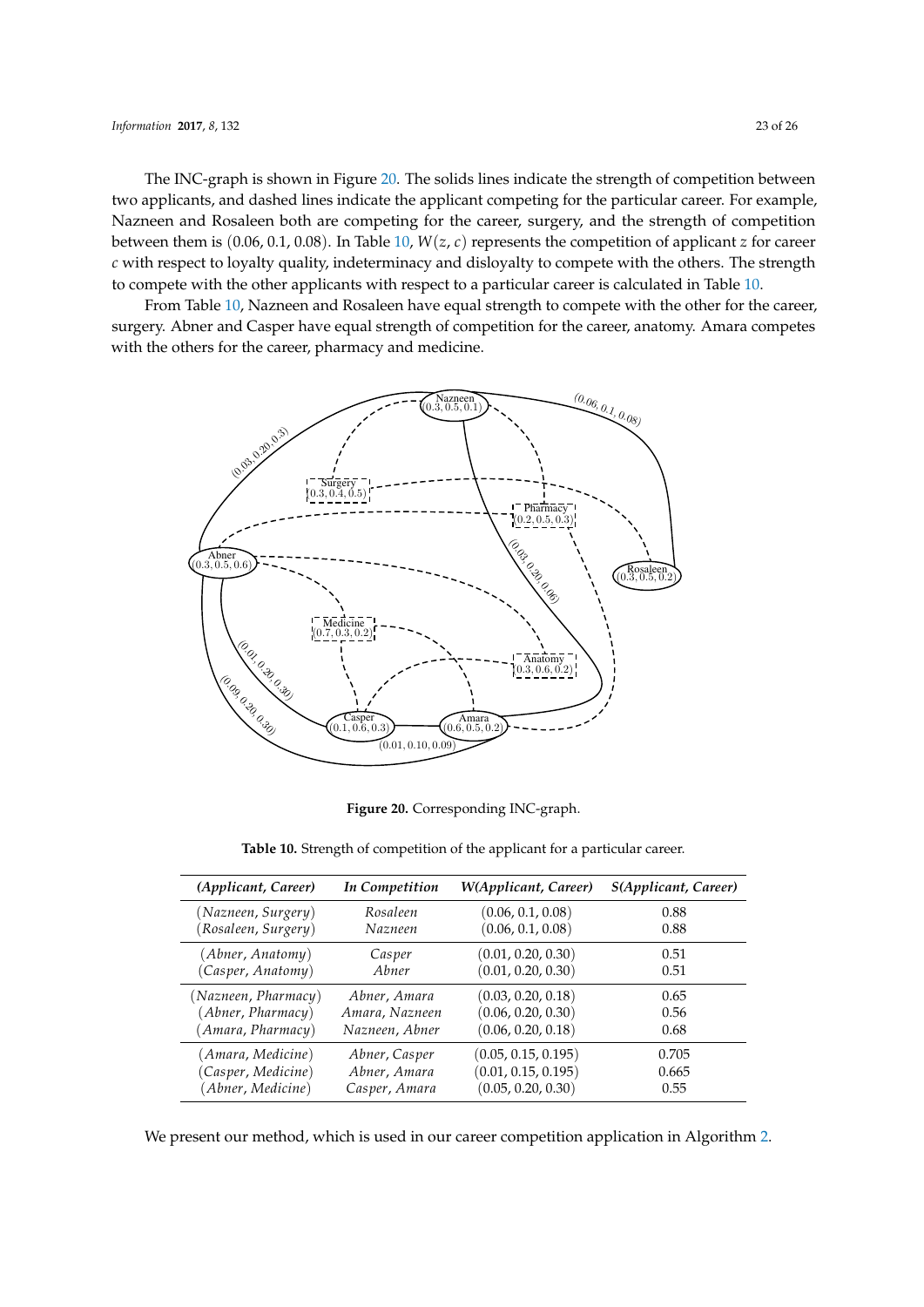**Algorithm 2:** Career Competition

- <span id="page-23-3"></span>**Step 1.** Input the truth-membership, indeterminacy-membership and falsity-membership values for set of *n* applicants.
- **Step 2.** If for any two distinct vertices  $z_i$  and  $z_j$ ,  $t(z_i z_j) > 0$ ,  $i(z_i z_j) > 0$ ,  $f(z_i z_j) > 0$ , then

$$
(z_j,t(z_iz_j),i(z_iz_j),f(z_iz_j))\in\mathbb{N}^+(z_i).
$$

- **Step 3.** Repeat Step 2 for all vertices  $z_i$  and  $z_j$  to calculate IN-out-neighborhoods  $\mathbb{N}^+(z_i)$ .
- **Step 4.** Calculate  $\mathbb{N}^+(z_i) \cap \mathbb{N}^+(z_j)$  for each pair of distinct vertices  $z_i$  and  $z_j$ .
- **Step 5.** Calculate  $H[\mathbb{N}^+(z_i) \cap \mathbb{N}^+(z_i)].$
- **Step 6.** If  $\mathbb{N}^+(z_i) \cap \mathbb{N}^+(z_j) \neq \emptyset$ , then draw an edge  $z_i z_j$ .
- **Step 7.** Repeat Step 6 for all pairs of distinct vertices.
- **Step 8.** Assign membership values to each edge *ziz<sup>j</sup>* using the conditions:
	- *t*(*z*<sub>*i*</sub>*z*<sub>*j*</sub>) = (*z*<sub>*i*</sub></sup> ∧ *z*<sub>*j*</sub>)*H*<sub>1</sub>[N<sup>+</sup>(*z*<sub>*i*</sub>) ∩ N<sup>+</sup>(*z*<sub>*j*</sub>)]  $i(z_i z_j) = (z_i \wedge z_j) H_2[N^+(z_i) \cap N^+(z_j)]$  $f(z_i z_j) = (z_i \vee z_j) H_3[N^+(z_i) \cap N^+(z_j)].$
- **Step 9.** If  $z, r_1, r_2, r_3, \ldots, r_n$  are the applicants competing for career *c*, then the strength of competition  $W(z, c) = (t(z, c), i(z, c), f(z, c))$  of each applicant *z* for the career *c* is:

$$
W(z,c) = \frac{(t(zr_1) + t(zr_2) + ... + t(zr_n)i(zr_1) + i(zr_2) + ... + i(zr_n)f(zr_1) + f(zr_2) + ... + f(zr_n))}{n}.
$$

**Step 10.** Calculate  $S(z, c)$ , the strength of competition of each applicant *z* for career *c*.

$$
S(z,c) = t(z,c) - (i(z,c) + f(z,c)) + 1.
$$

### <span id="page-23-2"></span>**4. Conclusions**

Graphs serve as mathematical models to analyze many concrete real-world problems successfully. Certain problems in physics, chemistry, communication science, computer technology, sociology and linguistics can be formulated as problems in graph theory. Intuitionistic neutrosophic set theory is a mathematical tool to deal with incomplete and vague information. Intuitionistic neutrosophic set theory deals with the problem of how to understand and manipulate imperfect knowledge. In this research paper, we have described the concept of intuitionistic neutrosophic competition graphs. We have also presented applications of intuitionistic neutrosophic competition graphs in ecosystem and career competition. We aim to extend our research work of fuzzification to (1) fuzzy soft competition graphs, (2) fuzzy rough soft competition graphs, (3) bipolar fuzzy soft competition graphs and (4) the application of fuzzy soft competition graphs in decision support systems.

**Author Contributions:** Muhammad Akram and Maryam Nasir conceived and designed the experiments; Maryam Nasir performed the experiments; Muhammad Akram and Maryam Nasir analyzed the data; Maryam Nasir contributed reagents/materials/analysis tools; Muhammad Akram wrote the paper.

**Conflicts of Interest:** The authors declare that they have no conflict of interest regarding the publication of this research article.

# **References**

- <span id="page-23-0"></span>1. Euler, L. Solutio problems ad geometriam situs pertinentis. *Comment. Acad. Sci. Imp. Petropolitanae* **1736**, *8*, 128–140. (In Latin)
- <span id="page-23-1"></span>2. Marcialis, G.L.; Roli, F.; Serrau, A. *Graph Based and Structural Methods for Fingerprint Classification*; Springer: Berlin/Heidelberg, Germany, 2007.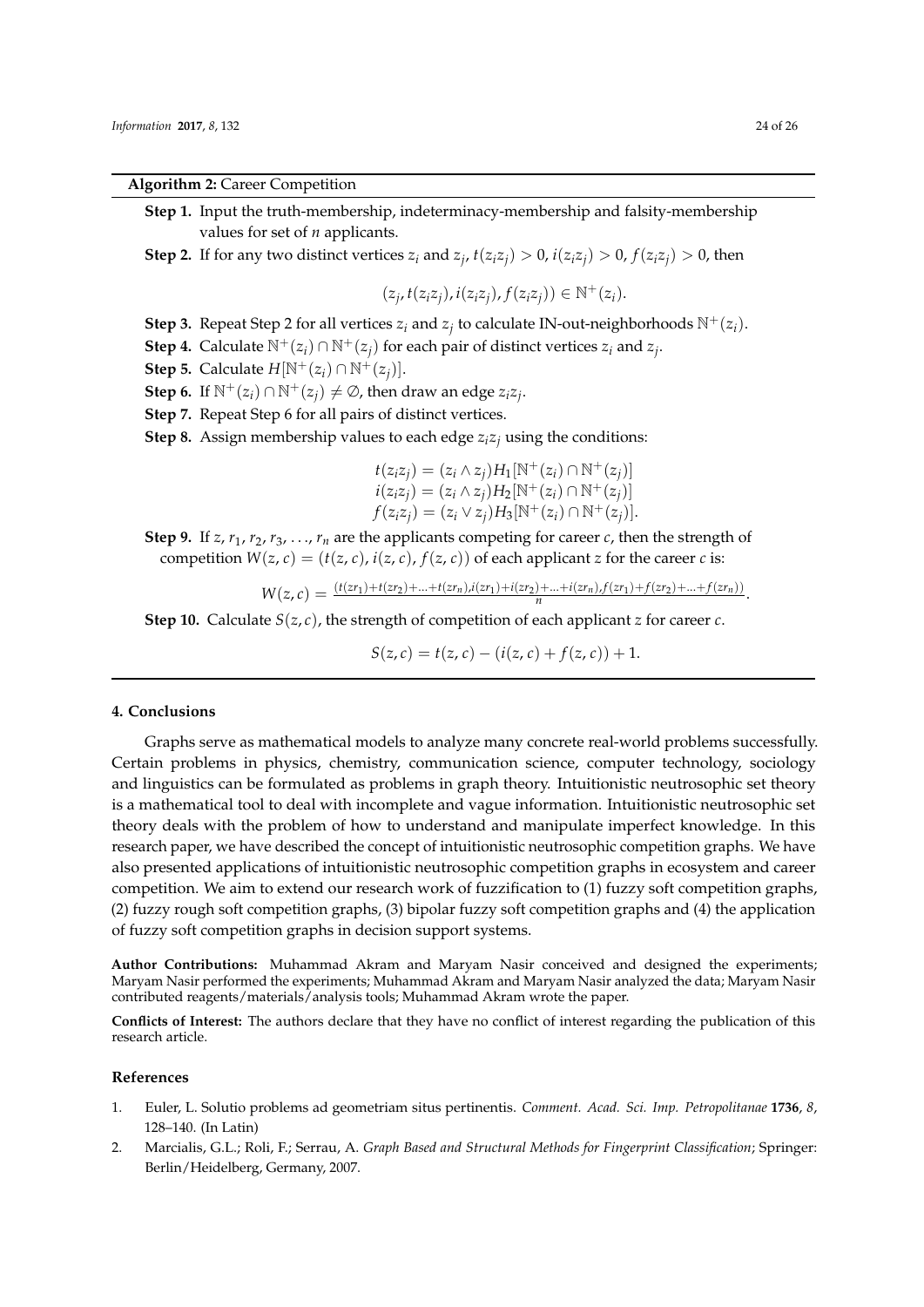- 3. Mordeson, J.N.; Nair, P.S. *Fuzzy Graphs and Fuzzy Hypergraphs 1998*, 2nd ed.; Physica Verlag: Berlin/Heidelberg, Germany, 2001.
- 4. Schenker, A.; Last, M.; Banke, H.; Andel, A. *Clustering of Web Documents Using a Graph Model*; Springer: Berlin/Heidelberg, Germany, 2007.
- <span id="page-24-0"></span>5. Shirinivas, S.G.; Vetrivel, S.; Elango, N.M. Applications of graph theory in computer science an overview. *Int. J. Eng. Sci. Technol.* **2010**, *2*, 4610–4621.
- <span id="page-24-1"></span>6. Cohen, J.E. *Interval Graphs and Food Webs: A Finding and a Problems*; Document 17696-PR; RAND Corporation: Santa Monica, CA, USA, 1968.
- <span id="page-24-2"></span>7. Smarandache, F. Neutrosophic set-a generalization of the intuitionistic fuzzy set. In Proceedings of the IEEE International Conference Granular Computing, Atlanta, GA, USA, 10–12 May 2006; pp. 38–42.
- <span id="page-24-3"></span>8. Smarandache, F. *Neutrosophy. Neutrosophic Probability, Set, and Logic, ProQuest Information & Learning*; InfoLearnQuest: Ann Arbor, MI, USA, 1998.
- <span id="page-24-4"></span>9. Wang, H.; Smarandache, F.; Zhang, Y.; Sunderraman, R. Single valued neutrosophic sets. *Multisapace Multistruct.* **2010**, *4*, 410–413.
- <span id="page-24-5"></span>10. Yang, H.-L.; Guo, Z.-L.; She, Y.; Liao, X. On single valued neutrosophic relations. *J. Intell. Fuzzy Syst.* **2016**, *30*, 1045–1056.
- <span id="page-24-6"></span>11. Bhowmik, M.; Pal, M. Intuitionistic neutrosophic set. *J. Inf. Comput. Sci.* **2009**, *4*, 142–152.
- <span id="page-24-7"></span>12. Bhowmik, M.; Pal, M. Intuitionistic neutrosophic set relations and some of its properties. *J. Inf. Comput. Sci.* **2010**, *5*, 183–192.
- <span id="page-24-8"></span>13. Kauffman, A. *Introduction a La Theorie Des Sousemsembles Flous*; Masson: Paris, France, 1973. (In French)
- 14. Rosenfeld, A. Fuzzy graphs. In *Fuzzy Sets and their Application*; Zadeh, L.A., Fu, K.S., Shimura, M., Eds.; Academic Press: New York, NY, USA, 1975; pp. 77–95.
- 15. Bhattacharya, P. Some remark on fuzzy graphs. *Pattern Recognit. Lett.* **1987**, *6*, 297–302.
- 16. Akram, M.; Davvaz, B. Strong intuitionistic fuzzy graphs. *Filomat* **2012**, *26*, 177–196.
- 17. Akram, M.; Dudek, W.A. Intuitionistic fuzzy hypergraphs with applications. *Inf. Sci.* **2013**, *218*, 182–193.
- 18. Akram, M.; Al-Shehrie, N.O. Intuitionistic fuzzy cycles and intuitionistic fuzzy trees. *Sci. World J.* **2014**, *7*, 654–661.
- 19. Akram, M.; Siddique, S. Neutrosophic competition graphs with applications. *J. Intell. Fuzzy Syst.* **2017**, *33*, 921–935.
- 20. Akram, M.; Luqman, A. Bipolar neutrosophic hypergraphs with applications. *J. Intell. Fuzzy Syst.* **2017**, *33*, 1699–1713.
- 21. Al-Shehrie, N.O.; Akram, M. Bipolar fuzzy competition graphs. *Ars Comb.* **2015**, *121*, 385–402.
- <span id="page-24-9"></span>22. Sahoo, S.; Pal, M. Intuitionistic fuzzy competition graphs. *J. Appl. Math. Comput. Sci.* **2016**, *52*, 37–57.
- <span id="page-24-10"></span>23. Smarandache, F. *Types of Neutrosophic Graphs and Neutrosophic Algebraic Structures together with Their Applications in Technology Seminar*; Universitatea Transilvania din Brasov, Facultatea de Design de Produs si Mediu: Brasov, Romania, 2015.
- <span id="page-24-11"></span>24. Wu, S.Y. The compositions of fuzzy digraphs. *J. Res. Educ. Sci.* **1986**, *31*, 603–628.
- <span id="page-24-12"></span>25. Samanta, S.; Pal, M. Fuzzy *k*-competition and p-competition graphs. *Fuzzy Inf. Eng.* **2013**, *2*, 191–204.
- <span id="page-24-13"></span>26. Samanta, S.; Akram, M.; Pal, M. *m*-step fuzzy competition graphs. *J. Appl. Math. Comput.* **2015**, *47*, 461–472.
- <span id="page-24-14"></span>27. Dhavaseelan, R.; Vikramaprasad, R.; Krishnaraj, V. Certain types of neutrosophic graphs. *Int. J. Math. Sci. Appl.* **2015**, *5*, 333–339.
- <span id="page-24-15"></span>28. Akram, M.; Shahzadi, G. Operations on single-valued neutrosophic graphs. *J. Uncertain Syst.* **2017**, *11*, 176–196.
- <span id="page-24-16"></span>29. Akram, M.; Shahzadi, S. Neutrosophic soft graphs with application. *J. Intell. Fuzzy Syst.* **2017**, *32*, 841–858.
- <span id="page-24-17"></span>30. Broumi, S.; Talea, M.; Bakali, A.; Smarandache, F. Single valued neutrosophic graphs. *J. New Theory* **2016**, *10*, 86–101.
- <span id="page-24-18"></span>31. Ye, J. Single-valued neutrosophic minimum spanning tree and its clustering method. *J. Intell. Syst.* **2014**, *23*, 311–324.
- 32. Ye, J. Improved correlation coefficients of single-valued neutrosophic sets and interval neutrosophic sets for multiple attribute decision making. *J. Intell. Fuzzy Syst.* **2014**, *27*, 2453–2462.